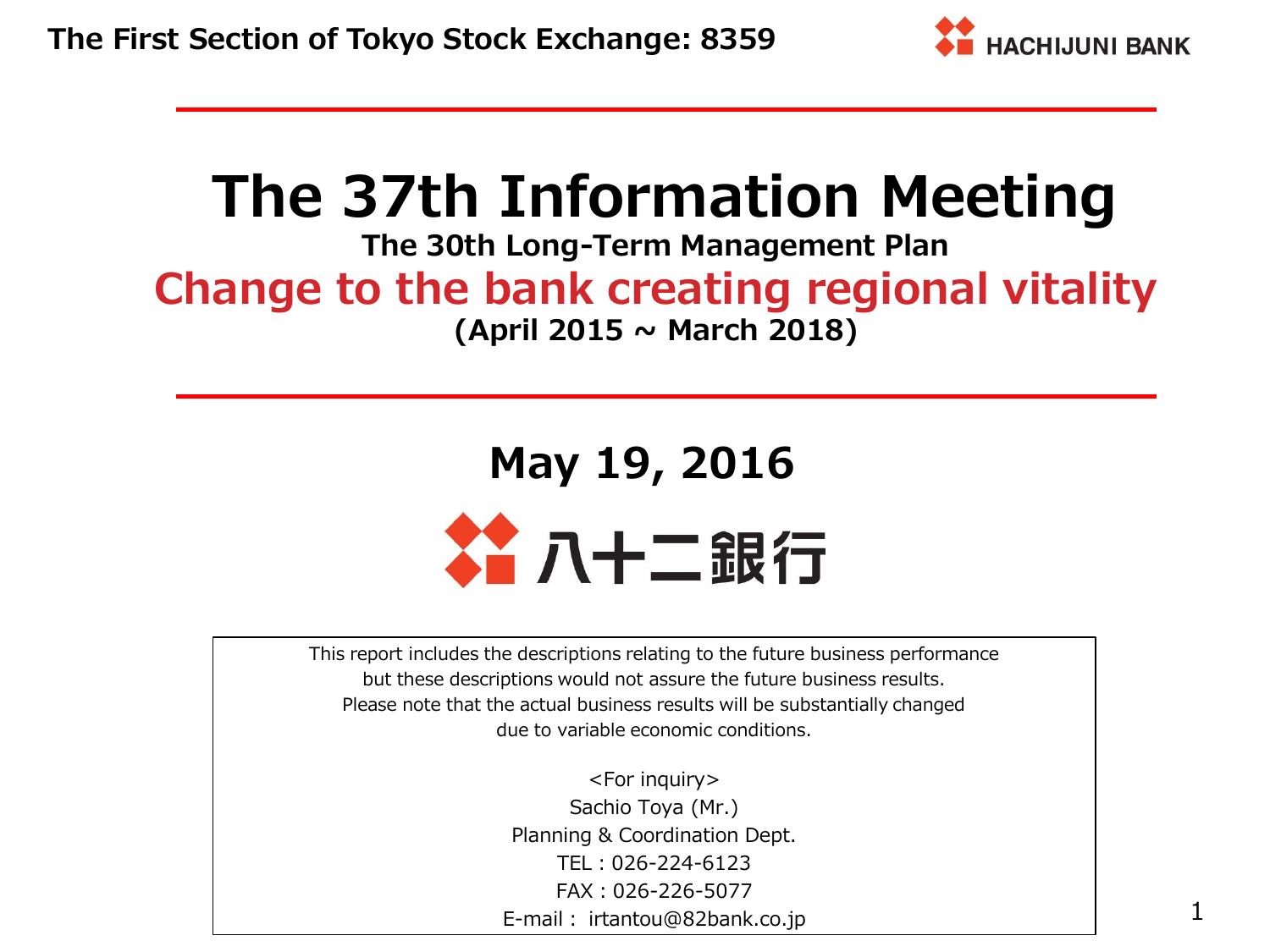

## **Hachijuni Bank's Profile**

### Company Overview (as of Mar 31, 2016)

| Company<br>name          | THE HACHIJUNI BANK, LTD.                                                                                                                                                                                                                       |
|--------------------------|------------------------------------------------------------------------------------------------------------------------------------------------------------------------------------------------------------------------------------------------|
| <b>Head Office</b>       | Nagano City, Nagano Prefecture                                                                                                                                                                                                                 |
| Date of<br>Establishment | <b>August 1st, 1931</b>                                                                                                                                                                                                                        |
| <b>Network</b>           | ◆Domestic<br>151 (in Nagano: 131, outside<br>Nagano: 20)<br><u>→New Open: Ota Branch</u><br>(Gunma Pref.) in Mar 2016<br>$\triangle$ Overseas<br>Branch 1 (Hong Kong)<br>Representative Offices 4<br>(Dalian, Shanghai, Bangkok,<br>Singapore) |
| No. of<br>employees      | 3,161                                                                                                                                                                                                                                          |
| Capital stock            | ¥52.2bn                                                                                                                                                                                                                                        |
| <b>Issued shares</b>     | 511,103 thousand shares                                                                                                                                                                                                                        |

| <b>Total assets</b>                                    | ¥8,125.3bn                                                        |
|--------------------------------------------------------|-------------------------------------------------------------------|
| Net assets                                             | ¥646.4bn                                                          |
| <b>Deposits</b>                                        | ¥6,239.9bn                                                        |
| Loans                                                  | ¥4,683.1bn                                                        |
| <b>Total capital</b><br>ratio<br>(Basel $\mathbb{I}$ ) | Consolidated: 19.99%<br>(preliminary)<br>Non-consolidated: 19.27% |
|                                                        | (preliminary)                                                     |

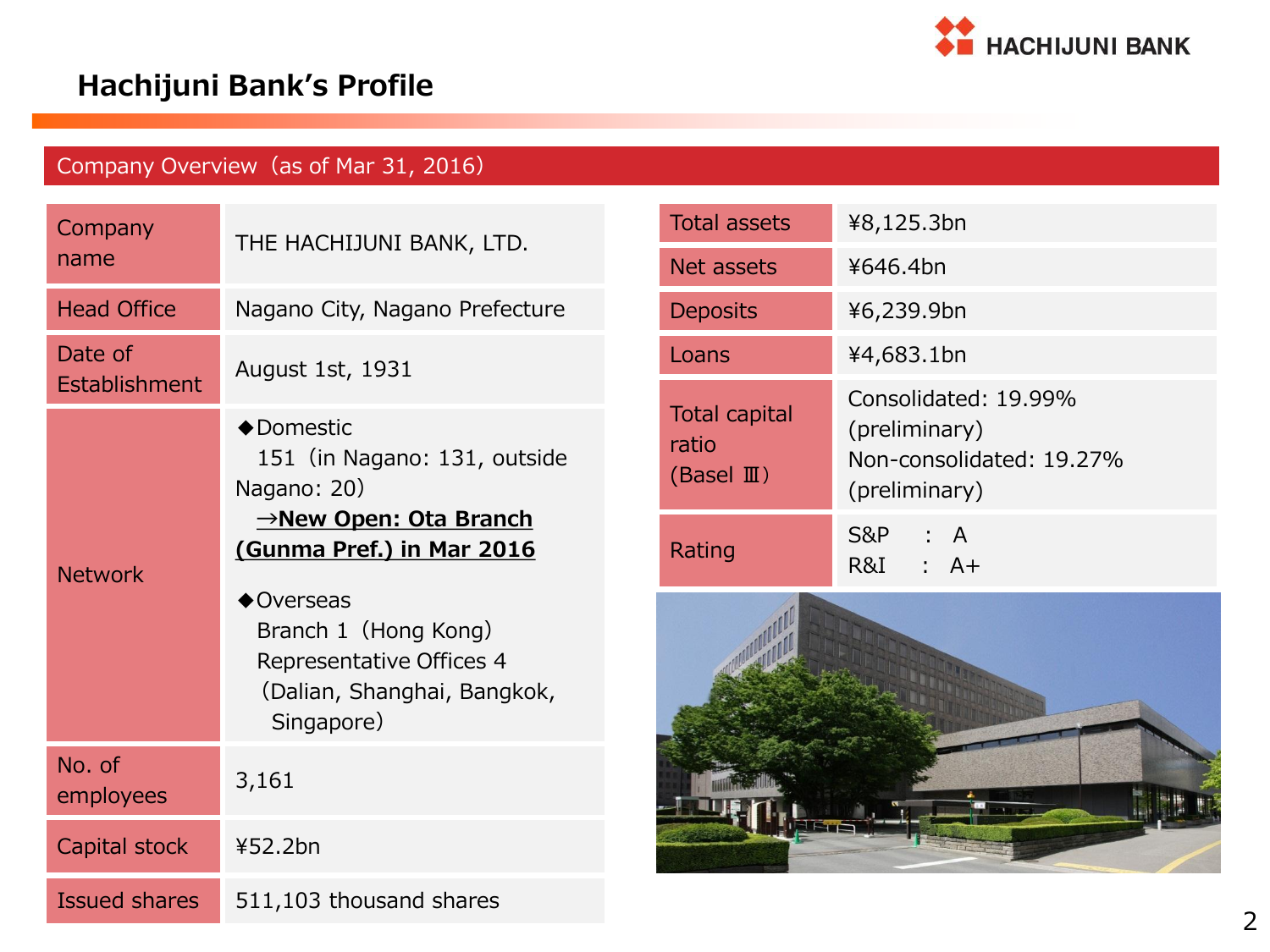

### **Topics in Nagano Prefecture①**

#### Main Topics

The growth rate of foreign overnight guests (%)



- Total number of foreign overnight guests in Nagano 280 thousand (2012)  $\rightarrow$  **960 thousand** (2015)
- Total number of foreign overnight guests in Japan 26.31 million (2012)  $→ 66.37$  million (2015)

Source:Japan Tourism Agency Note : 2012 is the base year.

- **Increase of foreign overnight guests Increase of tourist in sightseeing spot**
	- The change of tourist in Ueda Castle Park (10 thousands)



- Destination campaign by Japan Railway
	- **→ 2017 Summer Destination Campaign will be held**
		- **in Nagano after 7 seasons** (the fifth in Nagano Prefecture)

In 2010 (the last campaign), the growth rate of tourist from the previous year **+7.2**%

Source: Nagano Economic Research Institute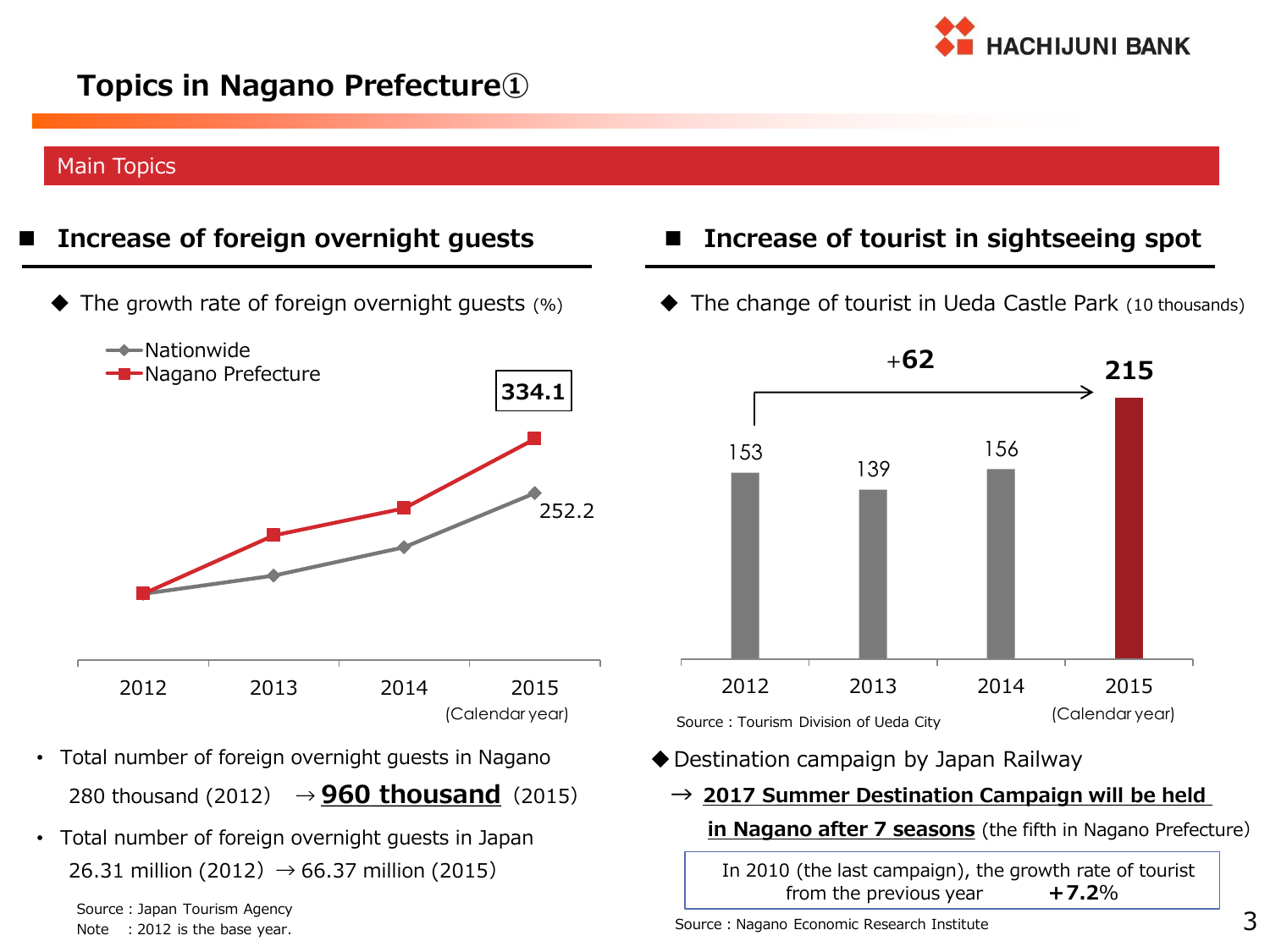

### **Topics in Nagano Prefecture②**

#### Main Topics

### **Nagano Frais Marché ao ao**

◆ Support for sales channel development of farmers by acquisition of naming rights

Acquisition of naming rights of Nagano's crops sales business operated by GINZA FARM Co., Ltd. (Chuo-ward, Tokyo)

The meaning of "Nagano Frais Marché ao ao (あおあお)"

・ "Frais" means fresh and "Marché" means market in French.

・ Japanese word "ao" means blue color, which expresses the image of fresh vegetables and blue sky (vegetables are often expressed as "bluish crops" in Japan). Besides it, "ao" in Japanese means "meet" in English. The Bank hopes many consumers meet various crops and farm products made in Nagano in this space.

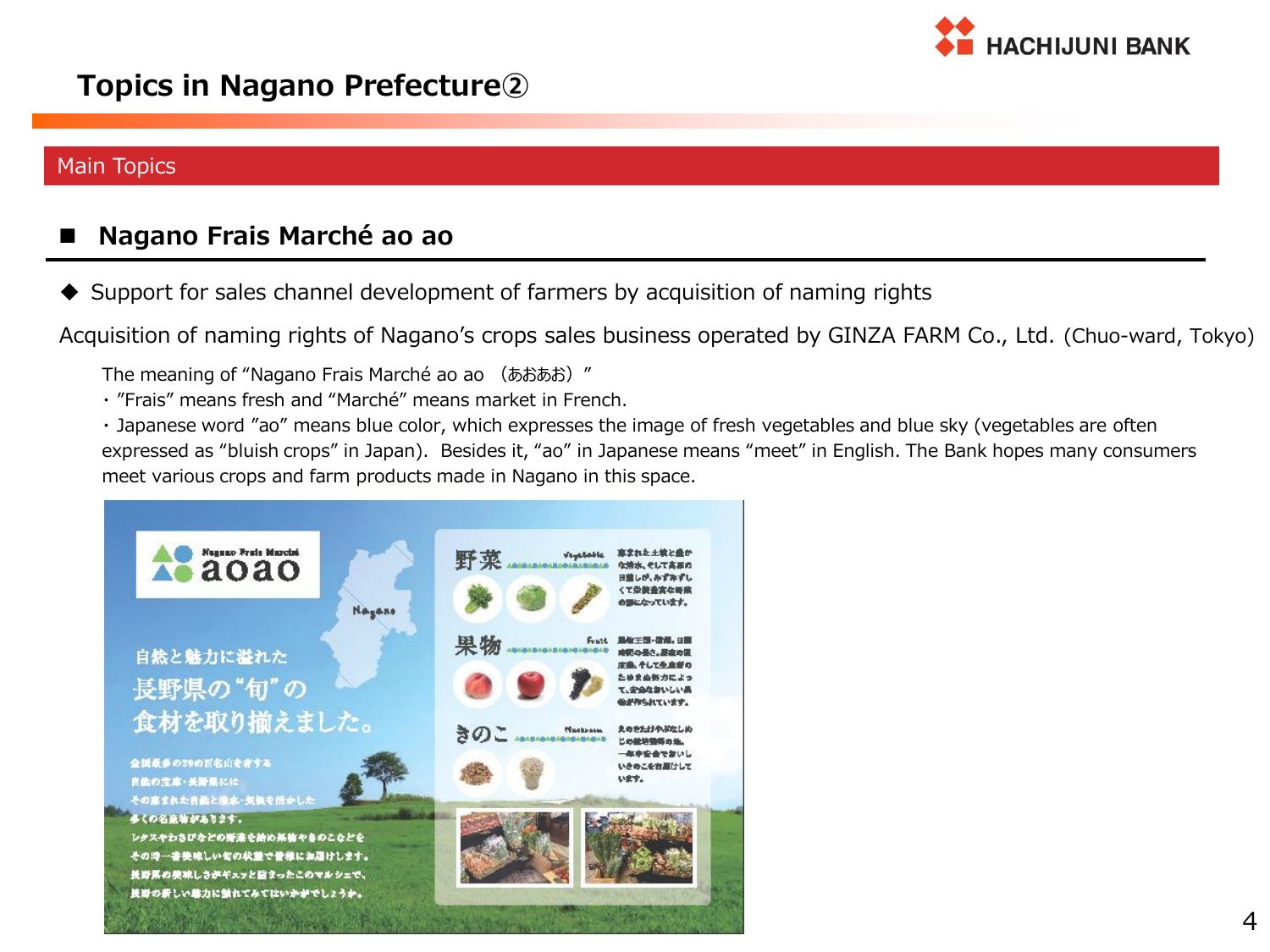

### **Main Volume**

1 **Cutline of FY2015 Financial Results and FY2016 Full Year Forecast** 



2 **Progress in the 30th Long-Term Management Plan** 



3 Major Accounts and Main Financial Figures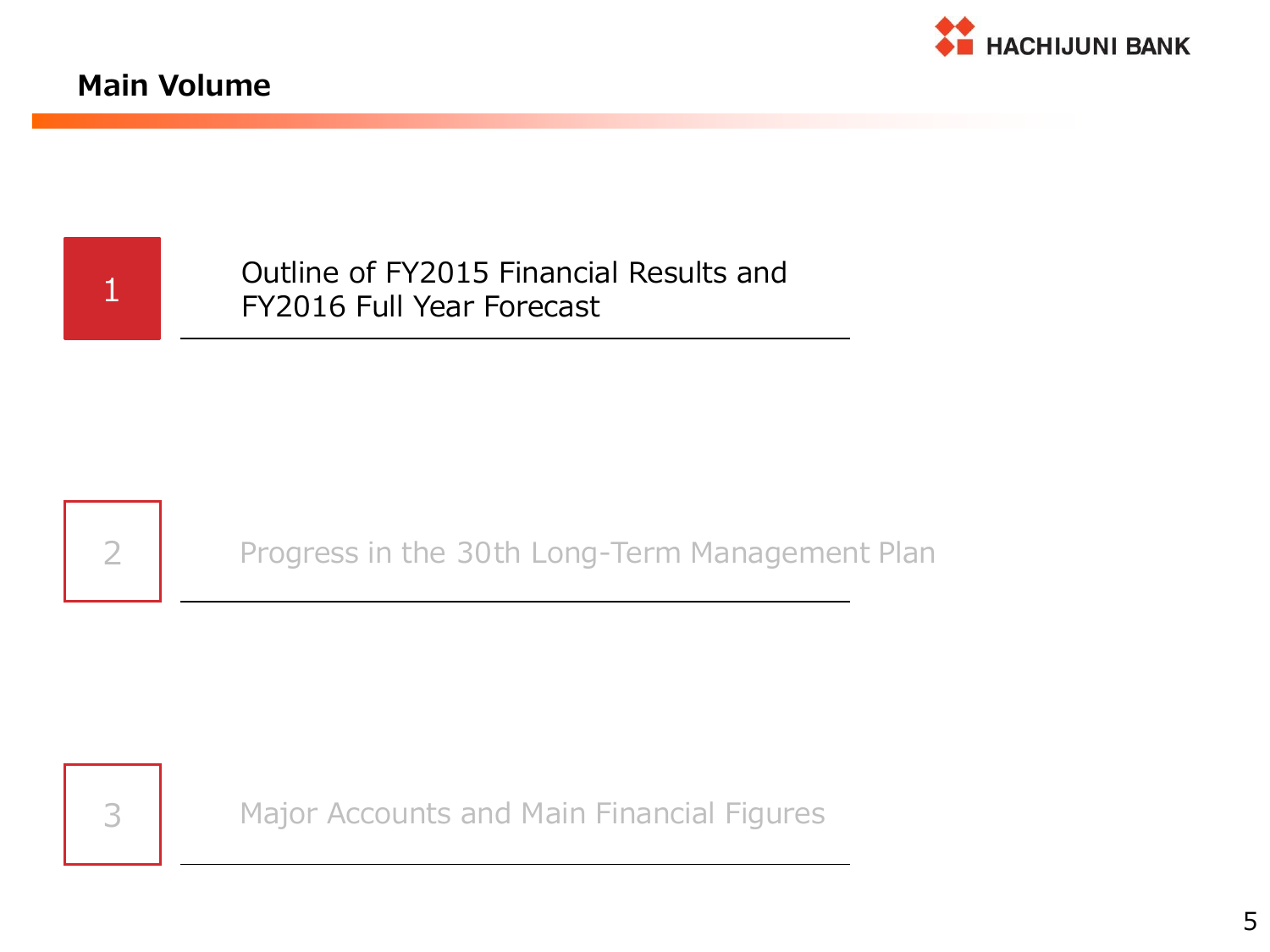

### **Outline of FY2015 Financial Results**

#### Highlights of Financial Results

### 【Consolidated】

- Ordinary profit was ¥49.0bn (+¥1.1bn from FY2014) due to the decrease in operation cost, **record high** in two straight years.
- Net income attributable to owners of the parent was ¥30.1bn (+¥2.9bn from FY2014), **record high**

#### 【Non-consolidated】

- Core net business profit was ¥28.2bn (▲¥1.7bn from FY2014) due to the decrease in interest on loans despite the decrease in G&A expenses.
- Credit related expenses was a negative ¥4.8bn (▲¥1.1bn from FY2014) due to the increase in reversal of specific reserve.
- Profit/losses related to securities was ¥8.4bn (+¥1.6bn from FY2014) due to increases in gains/losses related to bonds as well as gains/losses related to stocks.
- Ordinary profit was ¥42.4bn (+¥1.2bn from FY2014), **record high** in two straight years.
- Net income was ¥27.7bn (+¥2.0bn from FY2014), **record high**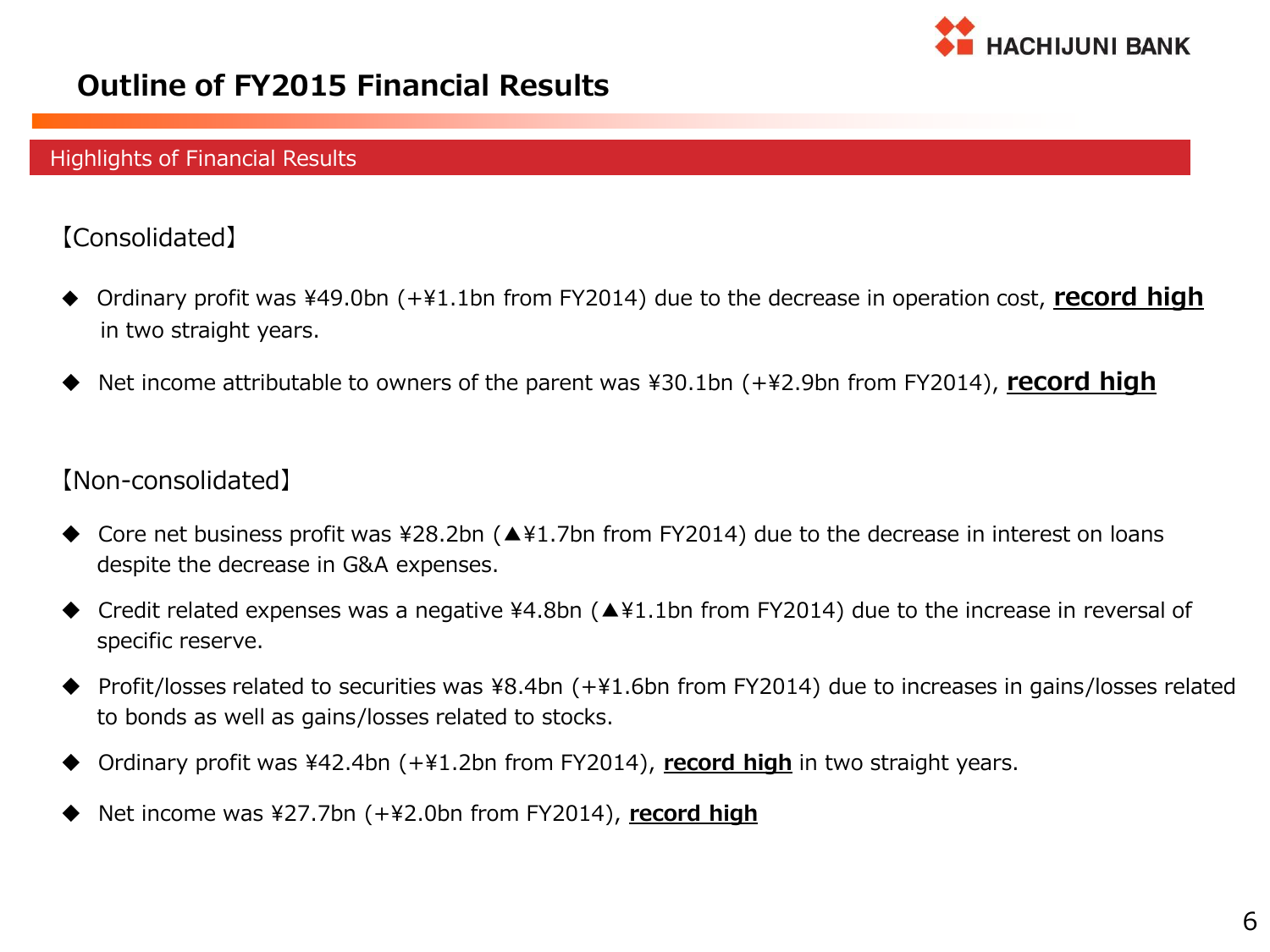

### **FY2016 Forecast**

#### Main Points

#### 【Consolidated】

- ◆ Ordinary profit will decrease by ¥11.0bn from FY2015 to ¥38.0bn due to the decrease in profit on interest of non-consolidated account.
- Net income attributable to owners of the parent will decrease by ¥5.6bn from FY2015 to ¥24.5bn.

#### 【Non-consolidated】

- ◆ Core net business profit will decrease by ¥10.2bn from FY2015 to ¥18.0bn due to decreases in interest on loans as well as interest and dividends on securities, and the increase in non personnel expenses.
- ◆ Credit related expenses will increase by 2.8bn from FY2015 to a negative ¥2.0bn due to the decrease in reversal of allowance for loan losses.
- ◆ Profit/losses related to securities will increase by ¥3.6bn from FY2015 to ¥12.0 due to the increase in gains/losses related to stocks.
- ◆ Ordinary profit will decrease by ¥10.4bn from FY2015 to ¥32.0bn due to the decrease in core net business profit.
- Net income will decrease by ¥5.7bn to from FY2015 to ¥22.0bn.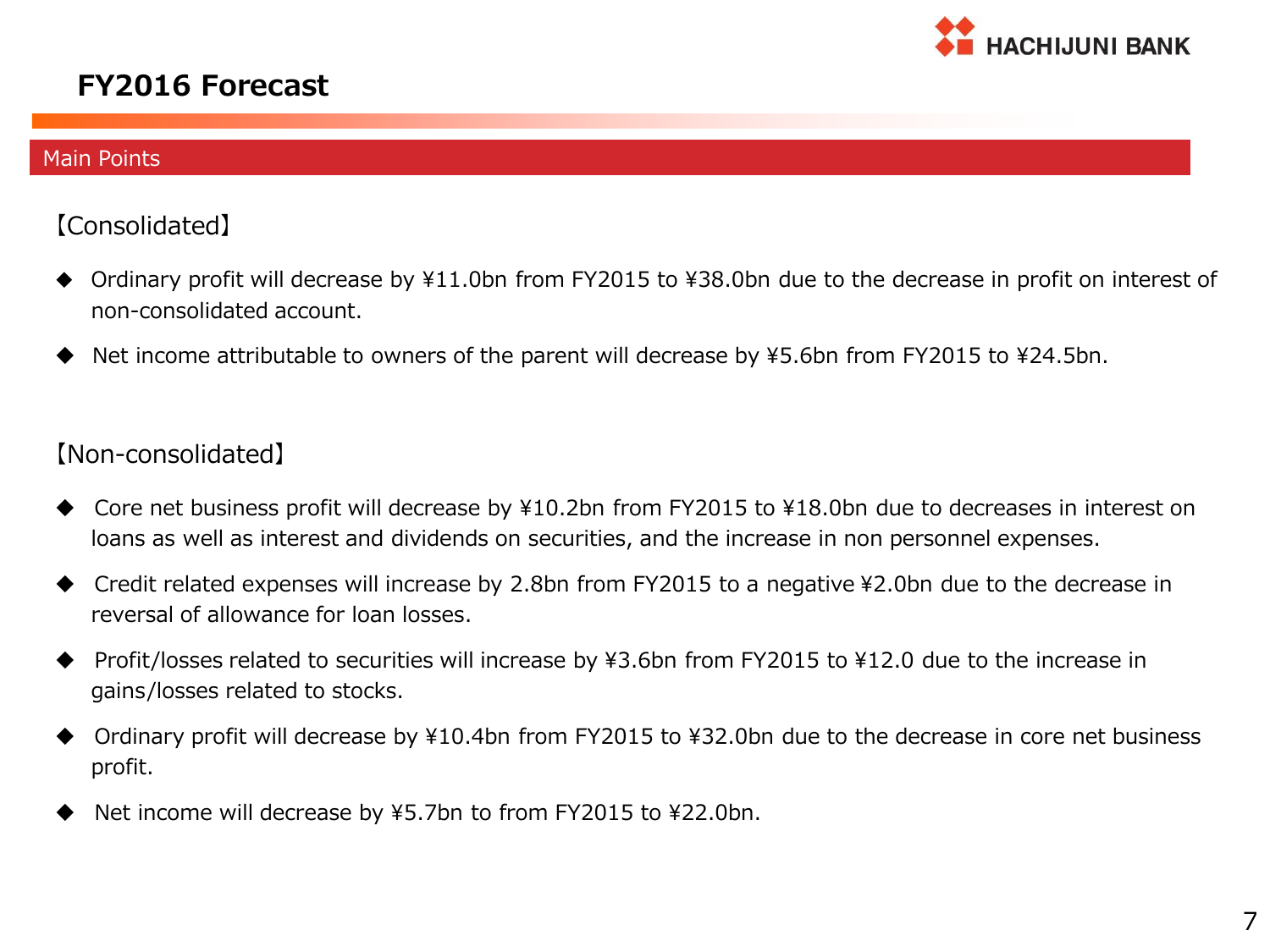

## **Financial Summary (Consolidated)**

|                                                |                                                              |               |                |                | $(*100mn)$          |
|------------------------------------------------|--------------------------------------------------------------|---------------|----------------|----------------|---------------------|
|                                                |                                                              | FY2013        | FY2014         | FY2015         | From FY2014         |
| Consolidated gross business profit             |                                                              | 1,098         | 1,050          | 1,019          | $\triangle$ 31      |
|                                                | Profit on interest                                           | 808           | 767            | 752            | $\triangle$ 14      |
|                                                | Profit on fees &<br>commissions                              | 155           | 157            | 149            | $\blacktriangle$ 7  |
|                                                | Trading profit                                               | 17            | 16             | 18             | $+2$                |
|                                                | Profit from other business<br>transactions                   | 116           | 109            | 97             | $\blacktriangle$ 11 |
| General & administrative expenses              |                                                              | 636           | 637            | 608            | $\triangle$ 28      |
|                                                | Credit related expenses                                      | 16            | $\triangle$ 34 | $\triangle$ 50 | $\triangle$ 15      |
|                                                | Gains/losses related to stocks                               | 17            | 15             | 19             | $+4$                |
| <b>Others</b>                                  |                                                              | 3             | 15             | 9              | $\triangle 6$       |
|                                                | Ordinary profit                                              | 463           | 478            | 490            | $+11$               |
|                                                | Extraordinary gains/losses                                   | $\triangle$ 3 | $\triangle 6$  | $\triangle$ 3  | $+2$                |
| Net income attributable to owners<br>of parent |                                                              | 265           | 271            | 301            | $+29$               |
|                                                | No.of consolidated subsidiaries                              | 11            | 10             | 10             |                     |
|                                                | Ratio of consolidated profits to<br>parent company's profits | 1.073         | 1.055          | 1.086          | 0.031               |

8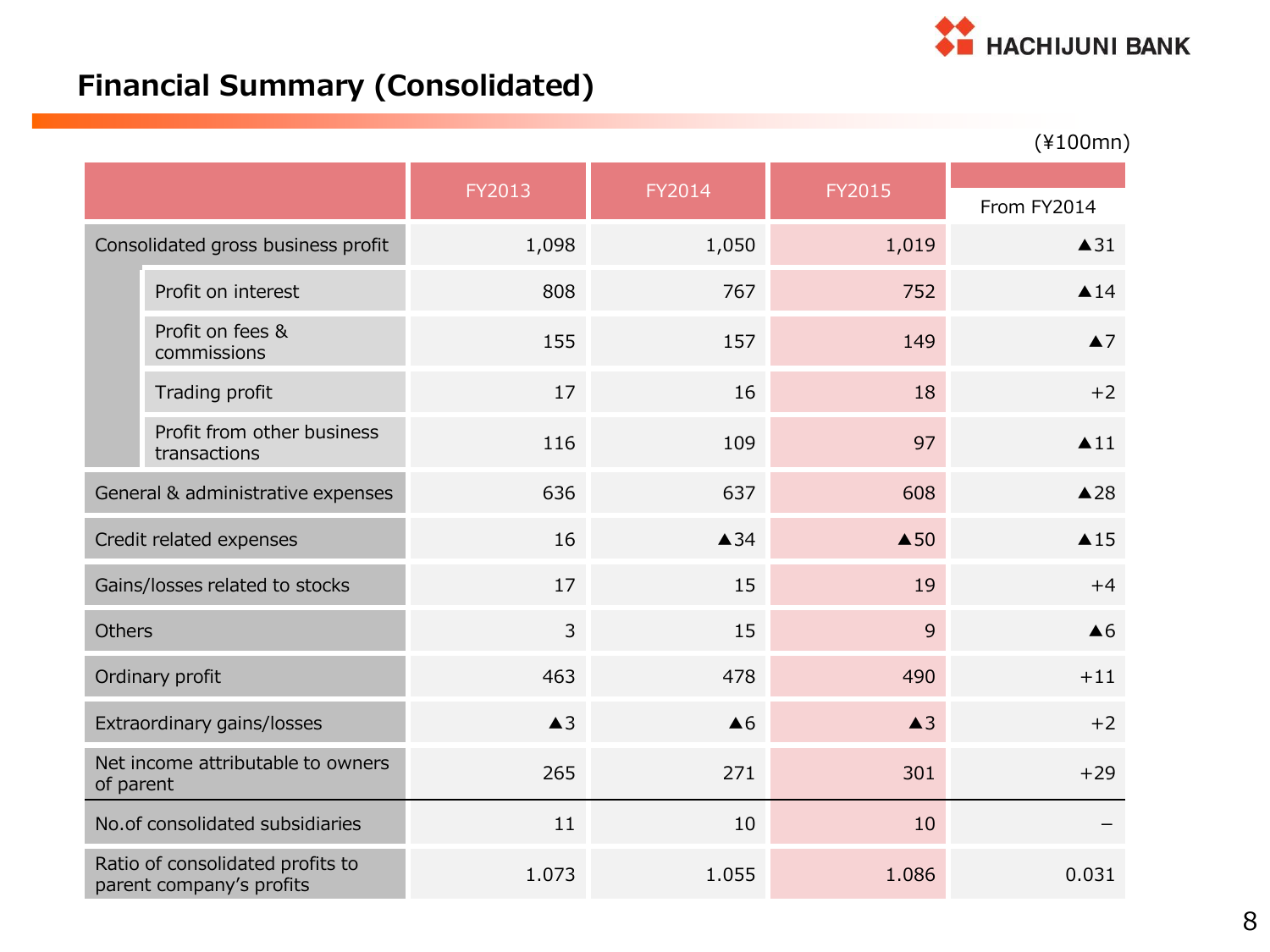

## **Financial Summary (Non-Consolidated)**

|                                     |                         |                                                         |                |                |                     |                   |                          | $(*100mn)$            |
|-------------------------------------|-------------------------|---------------------------------------------------------|----------------|----------------|---------------------|-------------------|--------------------------|-----------------------|
|                                     |                         |                                                         |                |                |                     | FY2016            |                          |                       |
|                                     |                         |                                                         | FY2014         | <b>FY2015</b>  | From FY2014         | forecast          | 1H 2016<br>forecast      | FY2016 from<br>FY2015 |
|                                     |                         | Gross business profit                                   | 935            | 906            | $\triangle$ 29      | 842               | 407                      | $\triangle 64$        |
|                                     |                         | Profit on interest                                      | 765            | 751            | $\triangle$ 13      | 657               | 322                      | ▲94                   |
|                                     |                         | Profit on fees & commissions                            | 105            | 99             | $\triangle$ 5       | 100               | 49                       | $+1$                  |
|                                     | transactions            | Profit from other business                              | 62             | 53             | $\triangle$ 9       | 84                | 34                       | $+31$                 |
|                                     |                         | Gains/losses related to<br>bonds                        | 52             | 62             | $+9$                | 80                | 31                       | $+18$                 |
|                                     | <b>G&amp;A</b> expenses |                                                         | 583            | 561            | $\triangle$ 21      | 582               | 296                      | $+21$                 |
|                                     |                         | Core net business profit                                | 299            | 282            | $\triangle 17$      | 180               | 80                       | $\triangle$ 102       |
| Actual net business profit          |                         |                                                         | 352            | 344            | $\blacktriangle$ 7  | 260               | 110                      | $\triangle 84$        |
|                                     |                         | Transfer to general reserve for<br>possible loan losses |                |                |                     |                   |                          |                       |
|                                     |                         | Net business profit                                     | 352            | 344            | $\blacktriangle$ 7  | 260               | 110                      | $\triangle 84$        |
|                                     |                         | Reversal of allowance for<br>loan losses                | 40             | 50             | $+9$                | 21                | 21                       | $\triangle$ 29        |
| Temp<br>orary                       |                         | Transfer to general reserve                             | $\triangle$ 12 | 29             | $+41$               | $\qquad \qquad -$ | —                        |                       |
| profit<br>/loss                     |                         | Reversal of specific reserve                            | 27             | 79             | $+51$               | $\qquad \qquad -$ | $\overline{\phantom{0}}$ |                       |
| es                                  |                         | Gains/losses related to stocks                          | 14             | 22             | $+7$                | 40                | 20                       | $+18$                 |
|                                     | Disposal of NPL         |                                                         | 3              | $\mathbf{1}$   | $\blacktriangle$ 1  | $\mathbf{1}$      | $\mathbf 0$              | 0                     |
| Ordinary profit                     |                         |                                                         | 412            | 424            | $+12$               | 320               | 155                      | $\triangle$ 104       |
|                                     |                         | Extraordinary gains/losses                              | $\triangle$ 2  | $\triangle$ 3  | $\blacktriangle$ 1  | $\triangle$ 2     | $\blacktriangle$ 1       | $\blacktriangle$ 1    |
|                                     | Net income              |                                                         | 257            | 277            | $+20$               | 220               | 105                      | $\triangle$ 57        |
|                                     |                         | Credit related expenses                                 | $\triangle$ 37 | $\triangle$ 48 | $\blacktriangle$ 11 | $\triangle 20$    | $\triangle 20$           | $+28$                 |
| Profit/losses related to securities |                         |                                                         | 67             | 84             | $+16$               | 120               | 51                       | $+36$                 |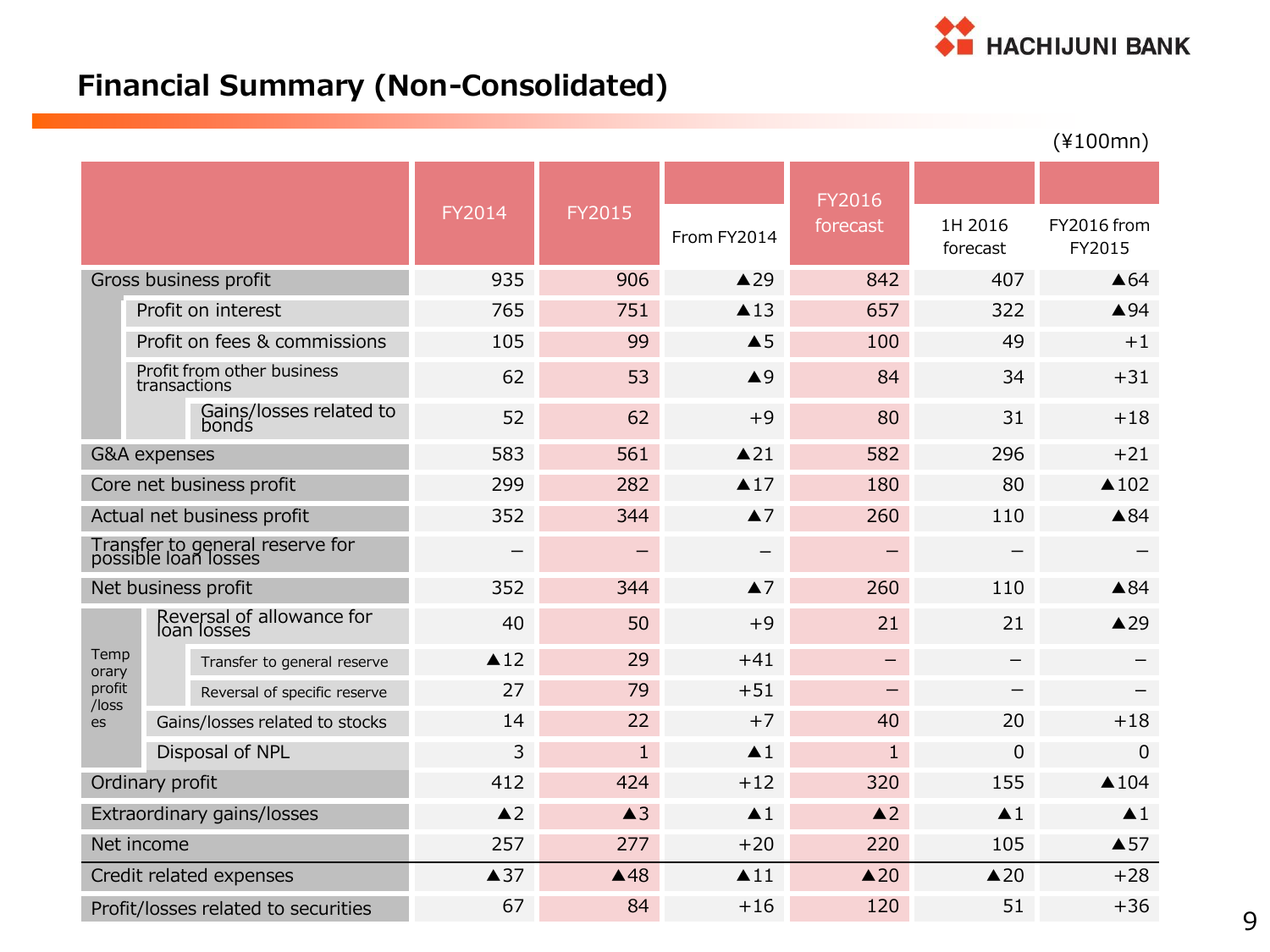

### **Financial Summary(Gross Business Profit)**

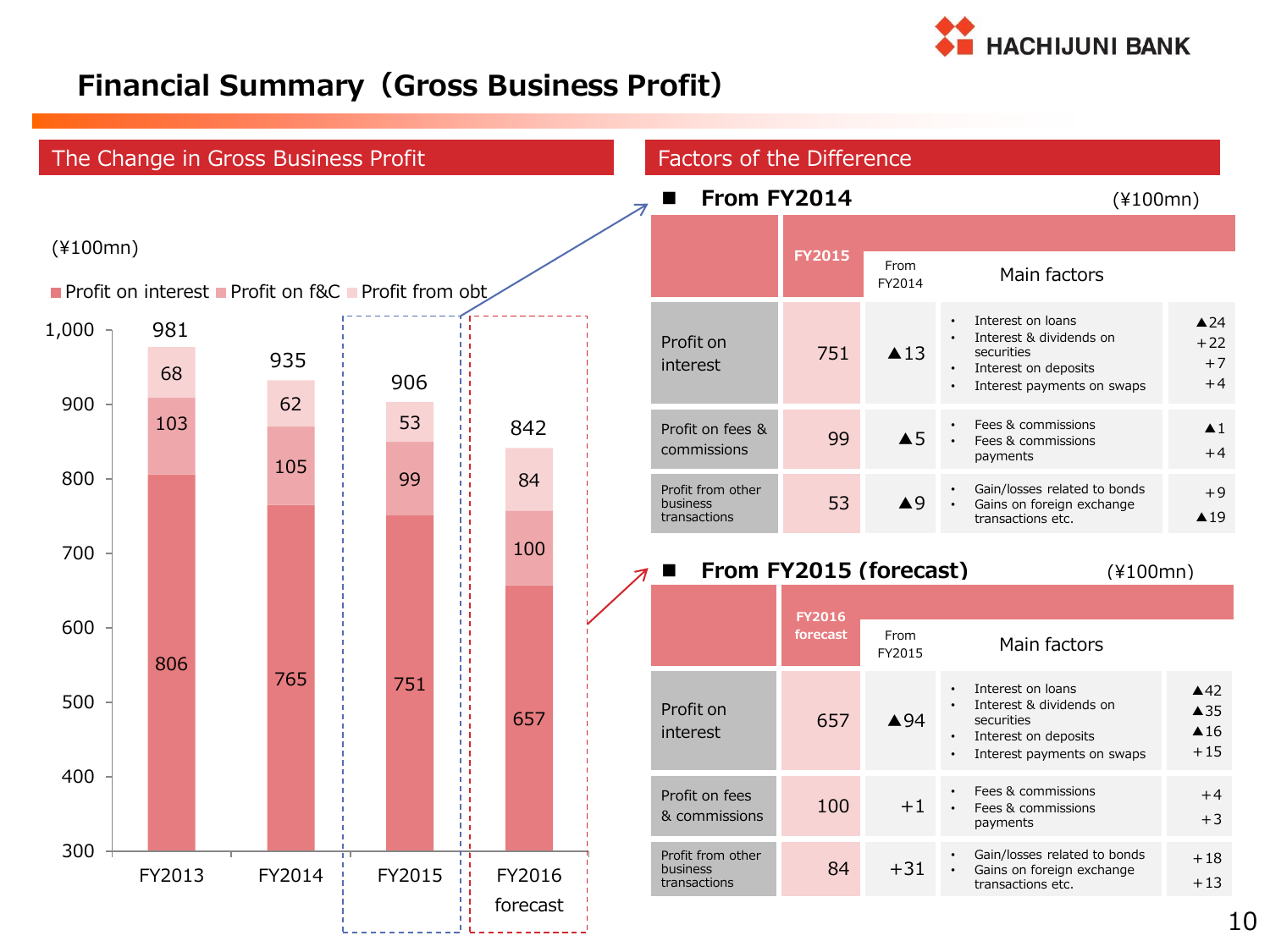

### **Financial Summary (General and Administrative Expenses)**

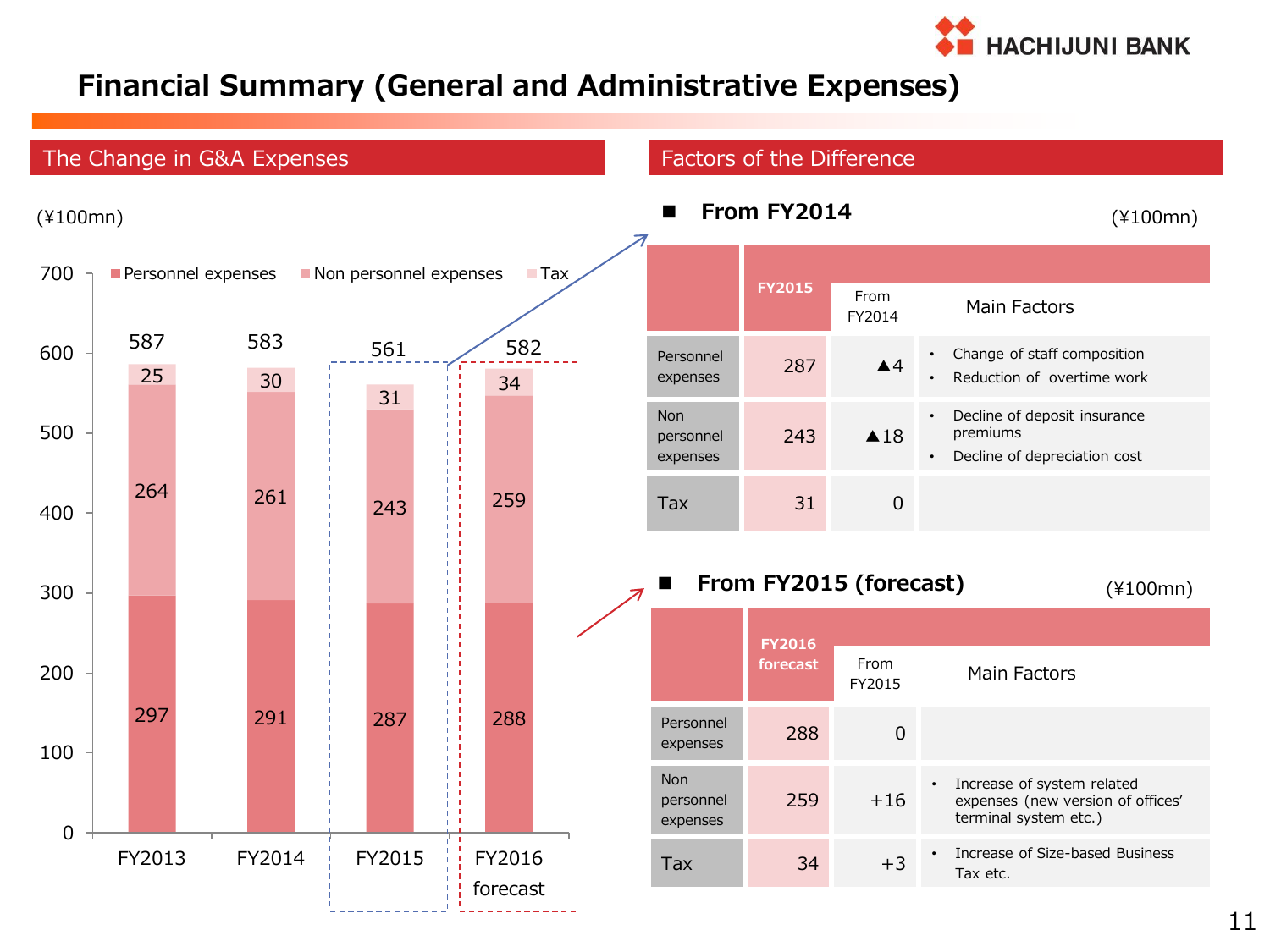

### **Financial Summary (Credit Related Expenses)**



Note 1: Credit cost ratio= Credit related expenses/total loans (average balance) <br> ※Partial direct charge-off was not executed. Note 2 : There is no breakdown in credit related expenses for FY2016 forecast.

The Change in Outstanding Balance of Reserve for Loan Losses



#### The Change in Non-Performing Loans (NPL)

|                                        |                                    | FY2014 | <b>FY2015</b> |       | FY2016 forecast |
|----------------------------------------|------------------------------------|--------|---------------|-------|-----------------|
|                                        | $(*100mn, %)$                      |        |               | 1H    |                 |
| Bankrupt and quasi-<br>bankrupt assets |                                    | 116    | 109           | 92    | 60              |
| Doubtful assets                        |                                    | 844    | 729           | 673   | 664             |
| Substandard assets                     |                                    | 259    | 274           | 285   | 292             |
| Total                                  |                                    | 1,220  | 1,113         | 1,050 | 1,016           |
| NPL ratio                              |                                    | 2.64   | 2.34          | 2.20  | 2.12            |
|                                        | After partial direct<br>charge-off | 2.50   | 2.22          | 2.08  | 2.00            |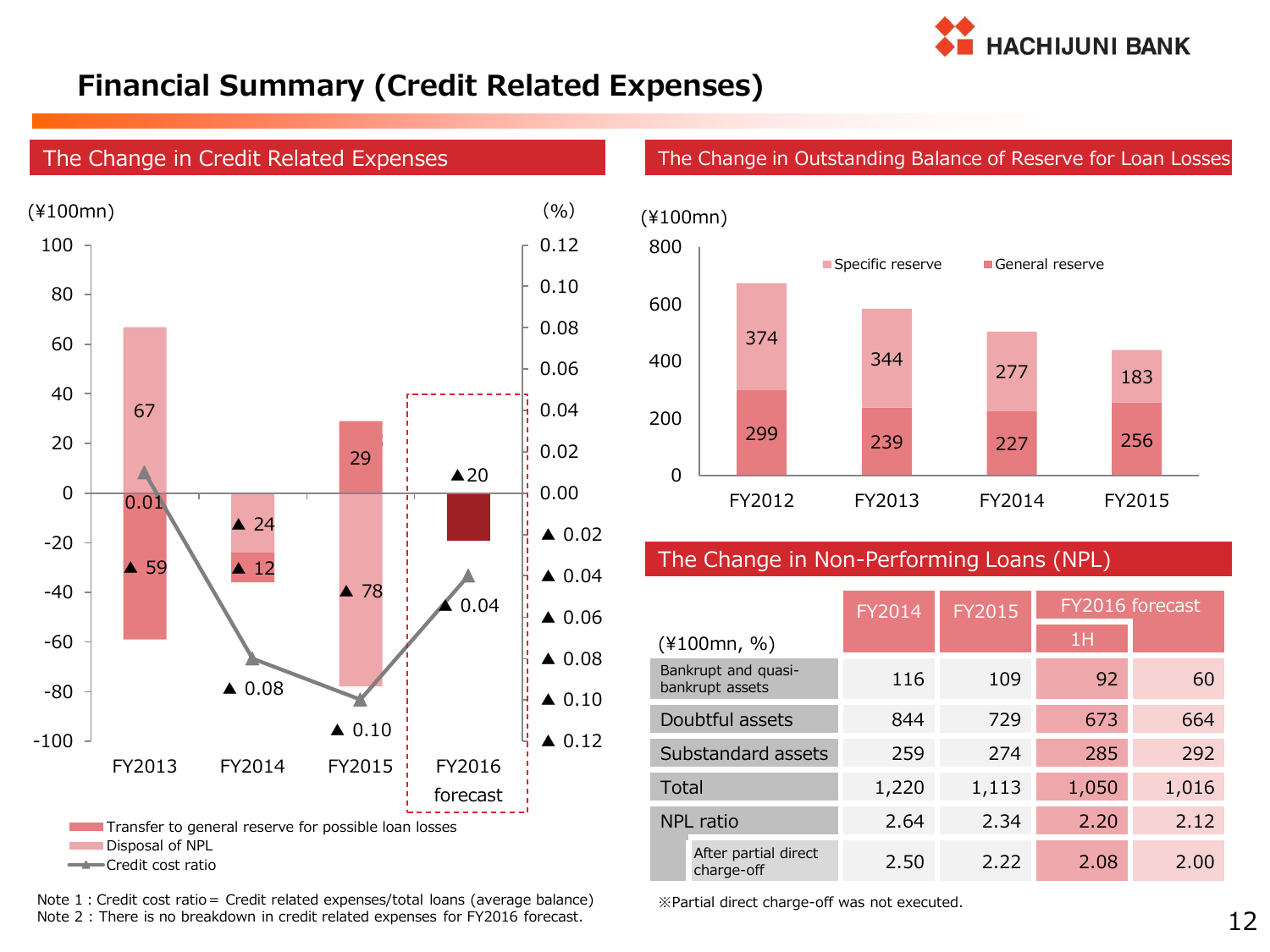

### **Financial Summary (Profit/Losses Related to Securities)**

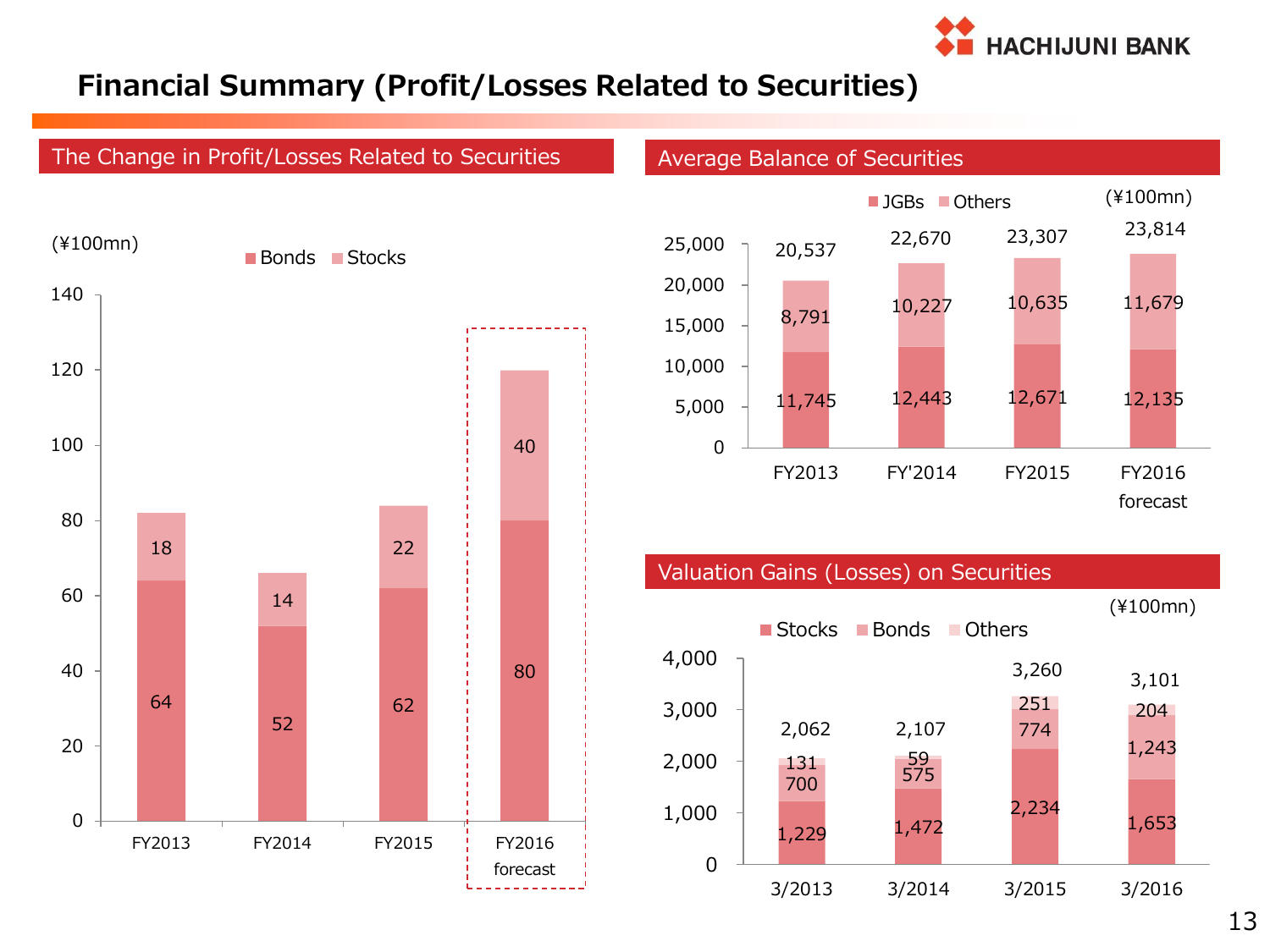

### **Returns to Shareholders**

|                                                                            |                               |                |        |               | $(*100mn)$      |
|----------------------------------------------------------------------------|-------------------------------|----------------|--------|---------------|-----------------|
|                                                                            |                               | FY2013         | FY2014 | <b>FY2015</b> | FY2016 forecast |
|                                                                            | Annual dividends <sup>1</sup> | 55             | 75     | 75            | 65              |
| Dividend per share (full year)                                             |                               | ¥11.0          | ¥15.0  | ¥15.0         | ¥13.0           |
|                                                                            | Interim dividend              | 45.0           | 45.0   | 46.0          | 46.0            |
|                                                                            | Purchase of own stocks2       | $\overline{0}$ | 30     | 30            | $\overline{0}$  |
| Shareholder returns $\textcircled{3} = \textcircled{1} +$<br>$\circled{2}$ |                               | 55             | 105    | 105           | 65              |
| Net income <sup>4</sup>                                                    |                               | 247            | 257    | 277           | 220             |
| Payout ratio $\bigoplus$ - 4                                               |                               | 22.5%          | 29.2%  | 27.2%         | 29.5%           |
| Ratio of shareholder returns<br>$\circled{3} \div \circled{4}$             |                               | 22.6%          | 40.9%  | 37.8%         | 29.5%           |

【Change in the number of shares per unit】

The Bank reduced the number of shares per unit from 1,000 (thousand) to 100 (hundred) in Apr 1st, 2016 in order to boost the liquidity of the Bank's share and to broaden investor base.

#### 【FY2014 dividend】

The Bank added ¥3.0 to the basic dividend calculated by the former dividend policy because net income was significantly higher than the 29th LTMP target of ¥20.0bn and it has exceeded ¥20.0bn for three consecutive fiscal years.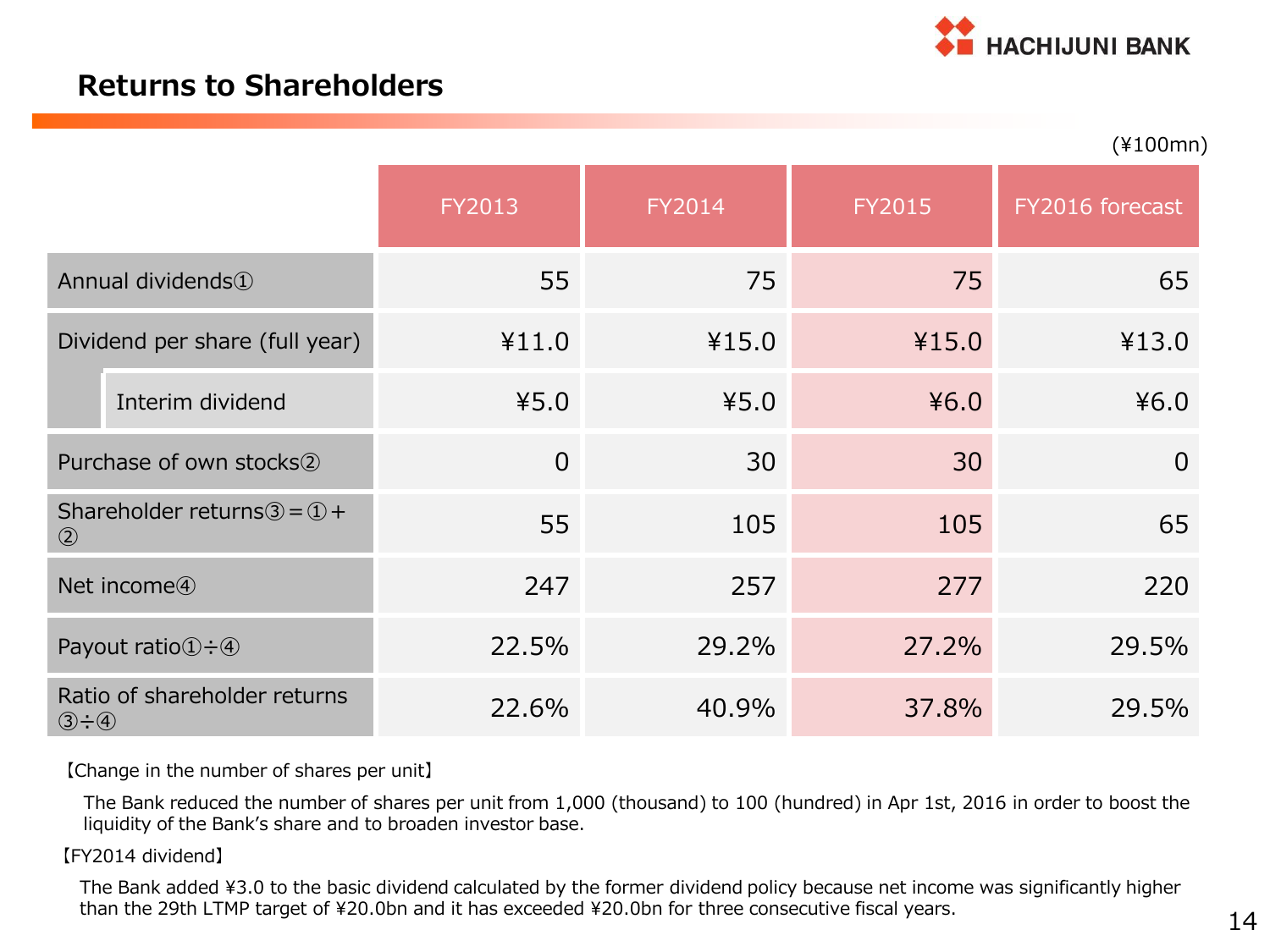

### **Correspondence to Corporate Governance Code**

#### Policy on Cross-Shareholdings (Principle 1-4)

#### **Policy on cross-shareholdings**

 The Bank shall hold shares of other companies as cross-shareholdings when it deems it contributes to increasing corporate value of both the issuing companies and the Bank in the light of strengthening of long-term business strategies and strategic relations of the Bank in addition to the growth of the companies and the development of regional economy.

The Board of Directors annually examines economic rationale and future outlook from the mid to long-term perspective of cross-shareholdings.

#### **Standard of the exercise of voting rights of cross-shareholdings**

 Concerning the exercise of voting rights on cross-shareholdings, the Bank will check whether the proposal will contribute to increasing the share value of the issuing company in the medium–to long-term. Based on comprehensive consideration of such matters and details of the proposal, the Bank will decide whether to approve or reject the proposal. As for important proposals, the Bank will report the voting results to the Board of Directors.

| Valuation gains/losses of cross-<br>shareholdings (as of Mar 31st, 2016) | ¥119.5bn | The amount of reduction in<br>cross-shareholdings in FY2015 $\&1$<br>(the amount of sales thereof) | ¥1.1bn<br>(40.6bn) |
|--------------------------------------------------------------------------|----------|----------------------------------------------------------------------------------------------------|--------------------|
|                                                                          |          | $\frac{1}{2}$ : Reduction includes sales and transfer to pure investments.                         |                    |

#### Independent Outside Directors (Principle 4-8)

### **New appointment of independent outside director**

The Bank will appoint one independent outside director (new) to improve the corporate governance functions (it is to be resolved in Annual General Meeting of shareholders scheduled in Jun 24, 2016).

As such, the number of independent outside directors will increase from one to two.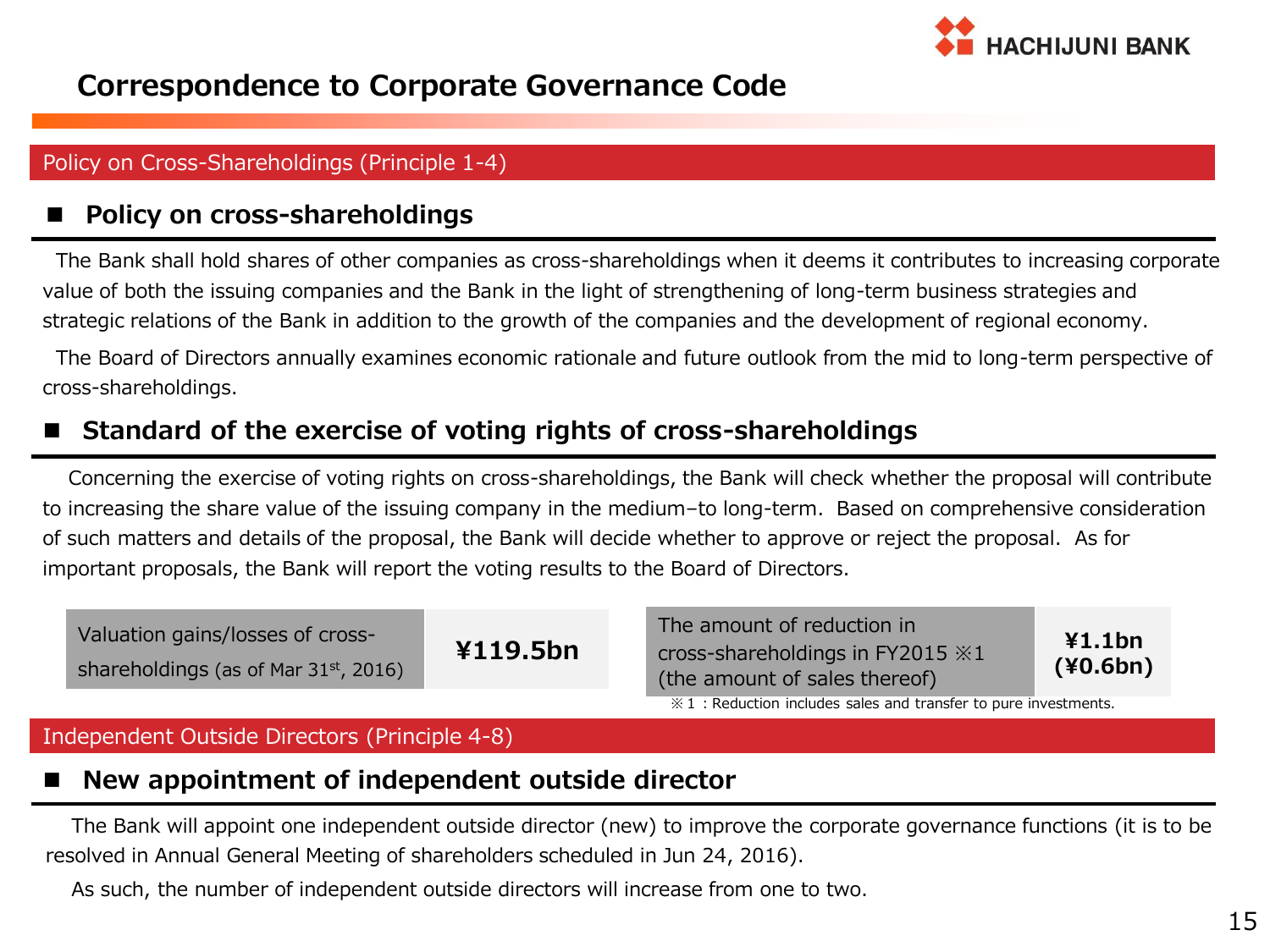



1 Outline of FY2015 Financial Results and<br>FY2016 Full Year Forecast



2 Progress in the 30th Long-Term Management Plan



3 Major Accounts and Main Figures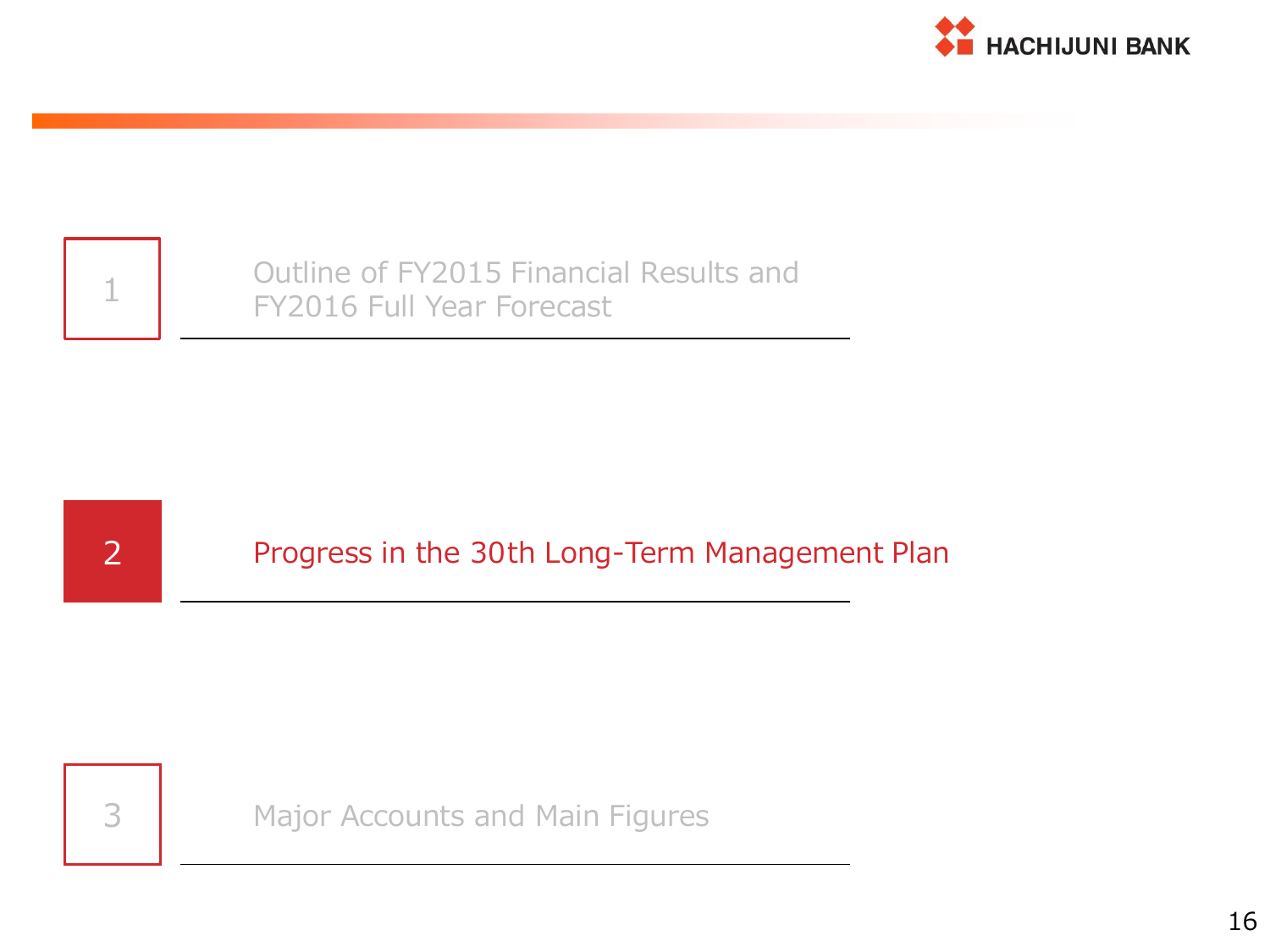

### **Progress in the 30th Long-Term Management Plan①**

#### Long-Term Management Guideline

**ROE:5% or higher**

#### **The Change in ROE**



Management Targets for the end of FY2017

- **Net income : ¥20.0bn (non-consolidated)**
- FY2015 ¥27.7bn
- FY2016 (forecast) ¥22.0bn

#### **Ratio of shareholder returns: 40%**

- FY2015 37.8%
- FY2016 (forecast) 29.5%
- **Ratio of consolidated profit to parent company's profits (net income basis): 1.2 times**

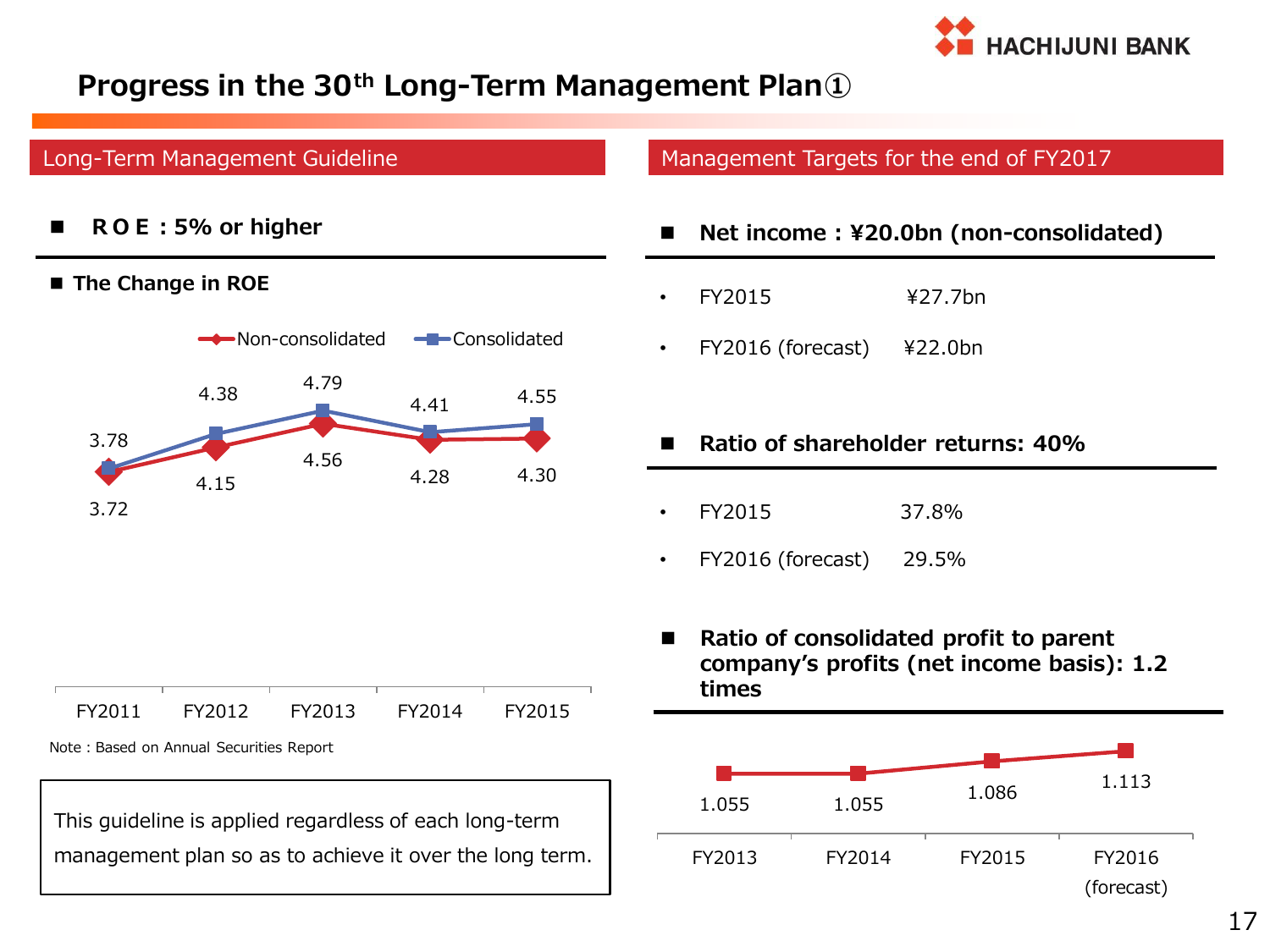

### **Progress in the 30th Long-Term Management Plan②**

### Theme① Creating Regional Vitality

| Main Figures Related to Theme <sup>1</sup>                                                           | <b>FY2015</b>  | Efforts by the Bank                                                                                                                                               |
|------------------------------------------------------------------------------------------------------|----------------|-------------------------------------------------------------------------------------------------------------------------------------------------------------------|
| Support for new business launches<br>within Nagano Pref. (cases)<br>(target: 600 cases over 3 years) | results<br>206 | The number of municipalities the Bank committed<br>to the creation of Regional Comprehensive Strategies<br>$50$ /78 (incl. Nagano Prefecture)                     |
| New loans of startups related within<br>Nagano Pref. (¥bn)                                           | 3.19           | Total support for the creation of<br>Regional Comprehensive Strategies<br><b>Efforts mainly</b><br>by the Regional                                                |
| New plant and research institute<br>projects (cases)<br>(target : 30 cases over 3 years)             | 9              | Revitalization<br>Suggestion and participation of Regional<br>Project<br>Comprehensive Strategies and specific<br>Team<br>businesses (subsidy program businesses) |
| Consultations for business succession<br>(cases)                                                     | 209            | Subsidies related to regional revitalization                                                                                                                      |
| Completions of M&A (cases)                                                                           | 6              | Preceding type I:<br>$\checkmark$<br>65<br>No. of targeted businesses                                                                                             |
| Mobilizing outside professionals (cases)                                                             | 401            | Preceding type $\mathbb{I}$ :<br>39<br>No. of eligible entities<br>Acceleration type :                                                                            |
| New loans of growth-related (¥bn)                                                                    | 51.73          | 211<br>No. of targeted businesses<br>2nd rank in Japan                                                                                                            |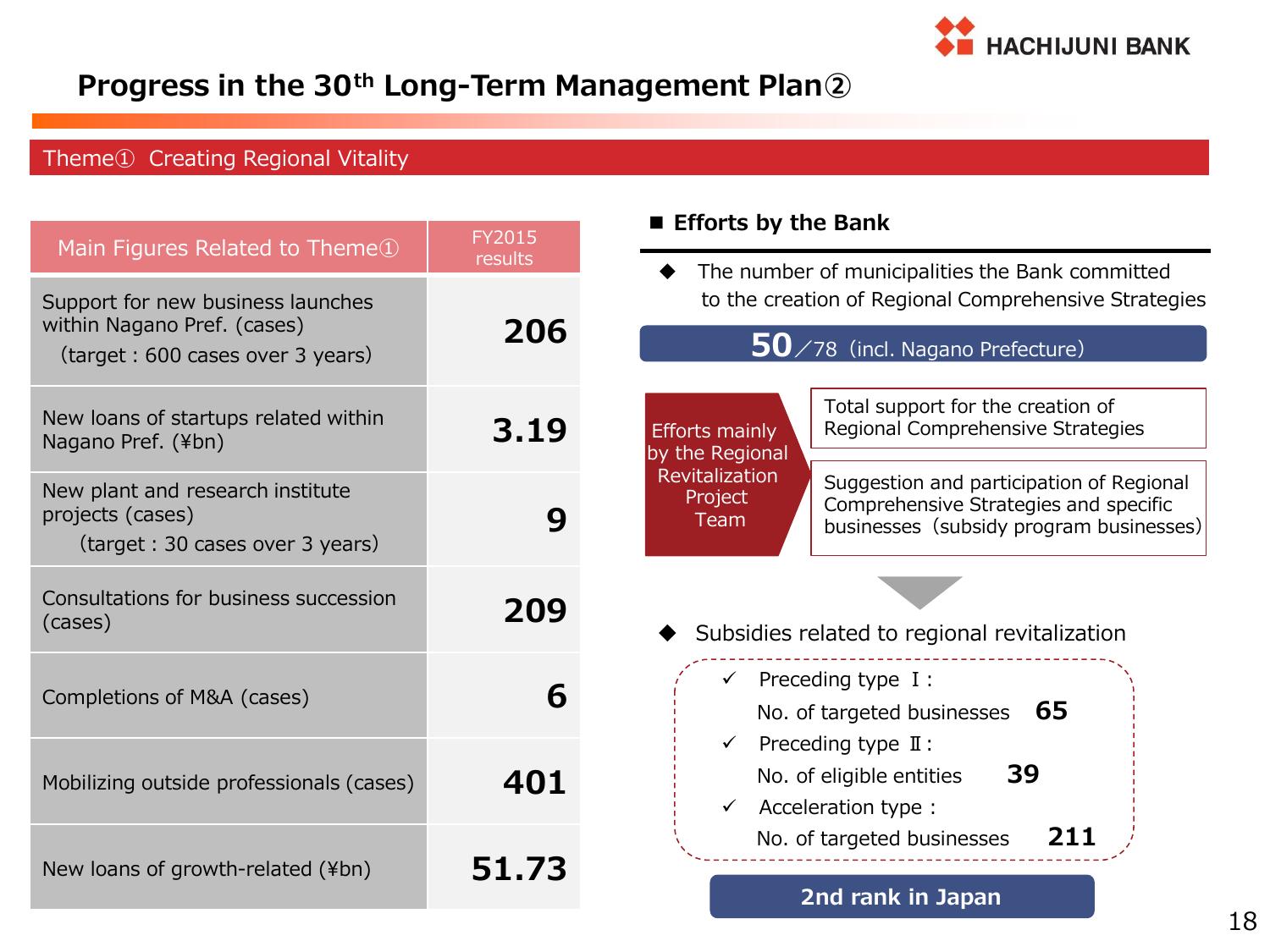

### **Progress in the 30th Long-Term Management Plan③**

#### Theme② Developing Customer Convenience

Strengthening of Customer Contact Points Enhancement of Responsiveness to Customers



- Introduction of ATMs available for credit cards issued in foreign countries (Apr 2016)
- Started internet service of forex trading (Apr 2016)
- Started the handling of brand prepaid card by ATMs (Apr 2016)

### **Developing Customer Convenience**

**Introduction of new version of offices' terminal system**

Started in May 2016 and completed in Nov 2016  $\rightarrow$ allocating touch displays for customers

**Review of branch/operation structure**

#### 【New open】 Ota Branch (Mar 2016) 【Branches scrap-and-build】 Suzaka-ekimae Branch was unified by Suzaka Branch (Feb 2016)

#### **Efforts by the Bank**

| -Non-        | Reinforcement of the channel by introducing |
|--------------|---------------------------------------------|
| face-to-face | new non face-to-face services               |
|              |                                             |

- Expanding the smartphone-adaptive function of internet banking (scheduled in Jul 2016)
- Start of non face-to-face contracts in free loans (scheduled in Sep 2017)
- Start of the use of account opening application for ordinary deposit (scheduled in Sep 2016)
- Start of education card loans (scheduled in Feb 2017)
- Start of WEB contracts for card loans (scheduled in FY2016)

ł

#### Branches Review of branch/operation structure

- Considering compound store facility with other businesses
	- $\rightarrow$ Utilization of the Bank's branches building after branches scrap-and-build
- Strategic allocation of management resources  $\rightarrow$ Reinforcement of sales power by the review of area operation system
- Level-up of new version of offices' terminal system
	- →Considering slip-less procedure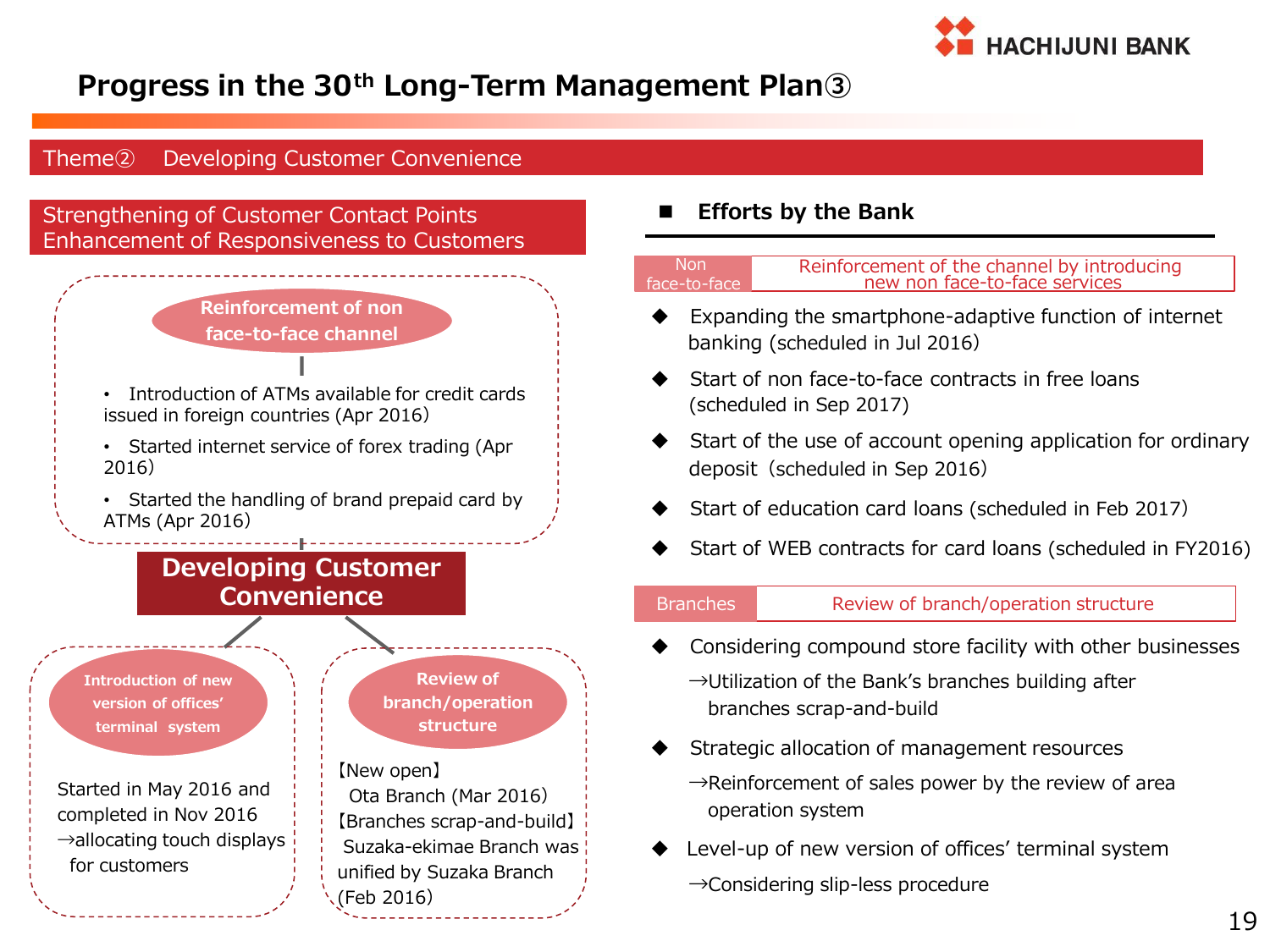

### **Progress in the 30th Long-Term Management Plan④**

#### Theme③ Enhancing Corporate Strength

#### Strengthening of Asset Management Business, Including That of Group Companies

- Reinforcement of alliance between the Bank and Hachijuni Securities co., Ltd by personnel exchanges
- Accepting staff from insurance companies to support sales desk



#### Deepening of Environmental Management

Greenhouse Gas Emission (preliminary basis) <Target: 10% reduction from FY2010>

**14.2**% reduction

**4.59**% increase

Environmental Management Survey ranking : 1st rank in banking industries in 2 straight years

#### Expansion of Employee Fields of Activity

The number of female staff in managerial post

 $\leq$ Target: 40% increase from Apr 1st, 2015>

#### **Efforts by the Bank**

Review of sales promotion of investment type products managemen

- $\blacklozenge$  Reinforcement of sales promotion power by the review of staff training system and training program
- ◆ Strengthening bank-securities integration by further utilization of staff dispatching to Hachijuni Securities

## **Target of profit on investment type products**

**(group all): ¥9.0bn in FY2017** (cf. ¥6.8bn in FY2015)

 Reinforcement of reconsideration proposal for insurance products utilizing staff from insurance company

#### management

Asset  $B_{339}$  Broadening the base of asset management

- Expansion of the base of investment trusts triggered by the introduction of office installment NISA (started in Apr 2016)
- ◆ Expansion of product lineups suited to market environment and customer needs

#### Reinforcement of No.1 ecology brand power Environmental

- ◆ Efforts to the acquisition of "Eco-first company" status of Ministry of the Environment
- $\blacklozenge$  Spreading energy-saving/renewable energy by cooperation with Nagano Prefecture

 (environmental consulting, promotion of environment related loans etc.)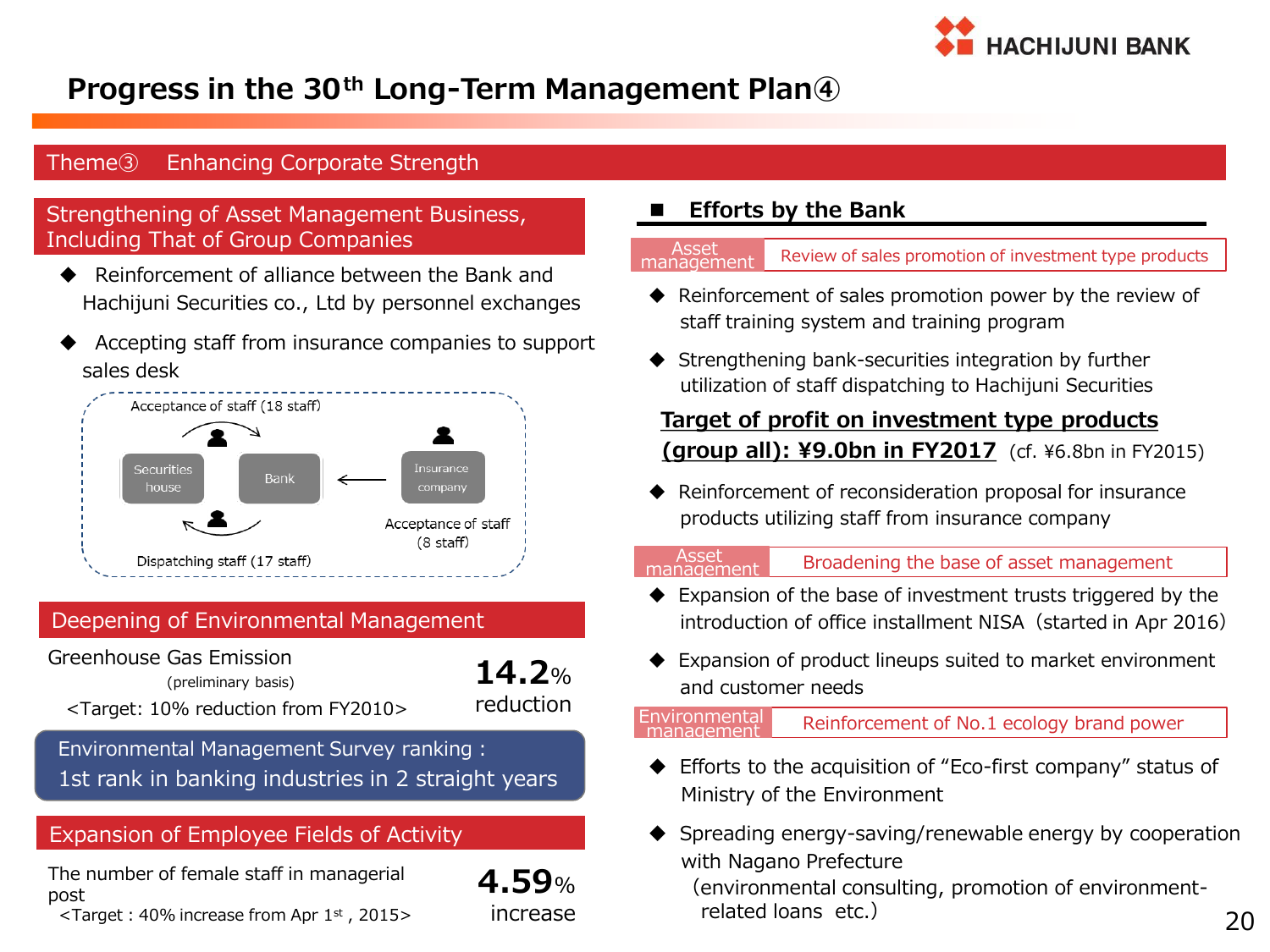

| $\mathcal{A}$<br>-- |
|---------------------|
|                     |

Outline of FY2015 Financial Results and FY2016 Full Year Forecast



2 Progress in the 30th Long-Term Management Plan



3 Major Accounts and Main Figures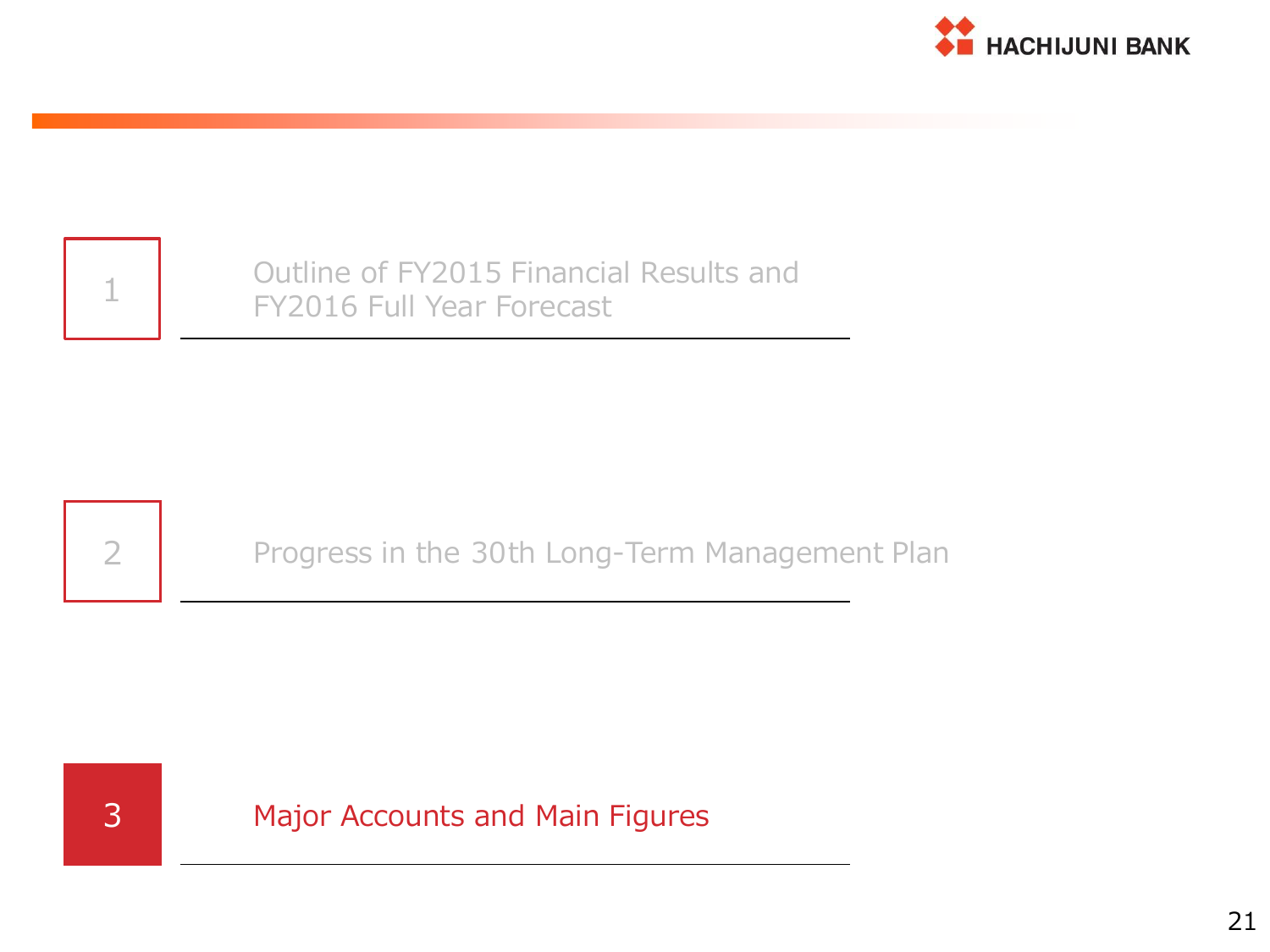

### **Major Accounts(Loans/Deposits)**

#### Average Balance of Loans (unit: ¥100mn) Average Balance of Deposits (unit: ¥100mn)

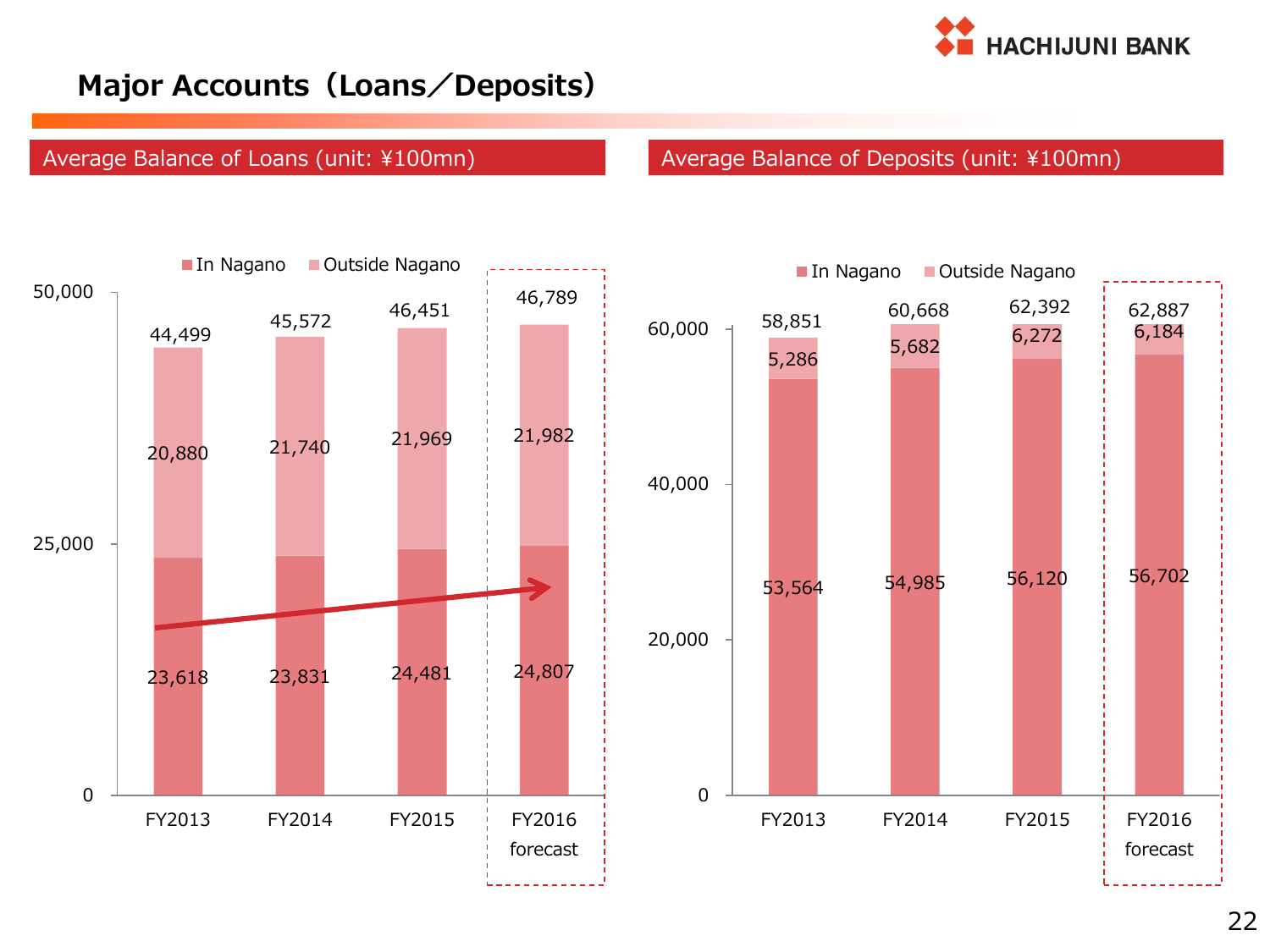

### **Yield, Interest Margin**

#### Yield, Interest Margin

#### **The Change in Yield and Margin (all offices, %)**

|                 | FY2012 |              | FY2013 |              | FY2014 |              | <b>FY2015</b> |              | FY2016         |                       | From                  |  |
|-----------------|--------|--------------|--------|--------------|--------|--------------|---------------|--------------|----------------|-----------------------|-----------------------|--|
|                 | 1H     | Full<br>year | 1H     | Full<br>year | 1H     | Full<br>year | 1H            | Full<br>vear | 1H<br>forecast | Full year<br>forecast | <b>FY2015</b>         |  |
| Yield           | 1.39   | 1.37         | 1.32   | 1.31         | 1.18   | 1.19         | 1.15          | 1.14         | 1.09           | 1.10                  | $\blacktriangle 0.04$ |  |
| Funding costs   | 0.12   | 0.13         | 0.14   | 0.13         | 0.13   | 0.14         | 0.15          | 0.16         | 0.19           | 0.18                  | $+0.02$               |  |
| Interest margin | 1.26   | 1.24         | 1.18   | 1.18         | 1.04   | 1.05         | 1.00          | 0.98         | 0.90           | 0.92                  | $\blacktriangle 0.04$ |  |

#### **The Change in Yield and Margin (domestic, %)**

|                      |                      | FY2012       |      | FY2013<br>FY2014 |      | <b>FY2015</b> |      | FY2016              |                |                       |                       |                  |
|----------------------|----------------------|--------------|------|------------------|------|---------------|------|---------------------|----------------|-----------------------|-----------------------|------------------|
|                      | 1H                   | Full<br>year | 1H   | Full<br>year     | 1H   | Full<br>year  | 1H   | <b>Full</b><br>year | 1H<br>forecast | Full year<br>forecast | From<br><b>FY2015</b> |                  |
|                      | Yield on loans       | 1.44         | 1.42 | 1.33             | 1.30 | 1.22          | 1.21 | 1.14                | 1.12           | 1.04                  | 1.03                  | $\triangle$ 0.09 |
|                      | Yield on securities  | 1.30         | 1.27 | 1.31             | 1.38 | 1.28          | 1.21 | 1.39                | 1.24           | 1.17                  | 1.10                  | $\triangle$ 0.14 |
| <b>Funding costs</b> |                      | 0.11         | 0.11 | 0.12             | 0.12 | 0.11          | 0.11 | 0.11                | 0.10           | 0.11                  | 0.10                  | 0.00             |
|                      | Yield on<br>deposits | 0.04         | 0.04 | 0.04             | 0.03 | 0.03          | 0.03 | 0.03                | 0.03           | 0.02                  | 0.02                  | $\triangle$ 0.01 |
| Interest margin      |                      | 1.24         | 1.21 | 1.15             | 1.12 | 1.02          | 1.00 | 0.97                | 0.94           | 0.92                  | 0.88                  | $\triangle$ 0.06 |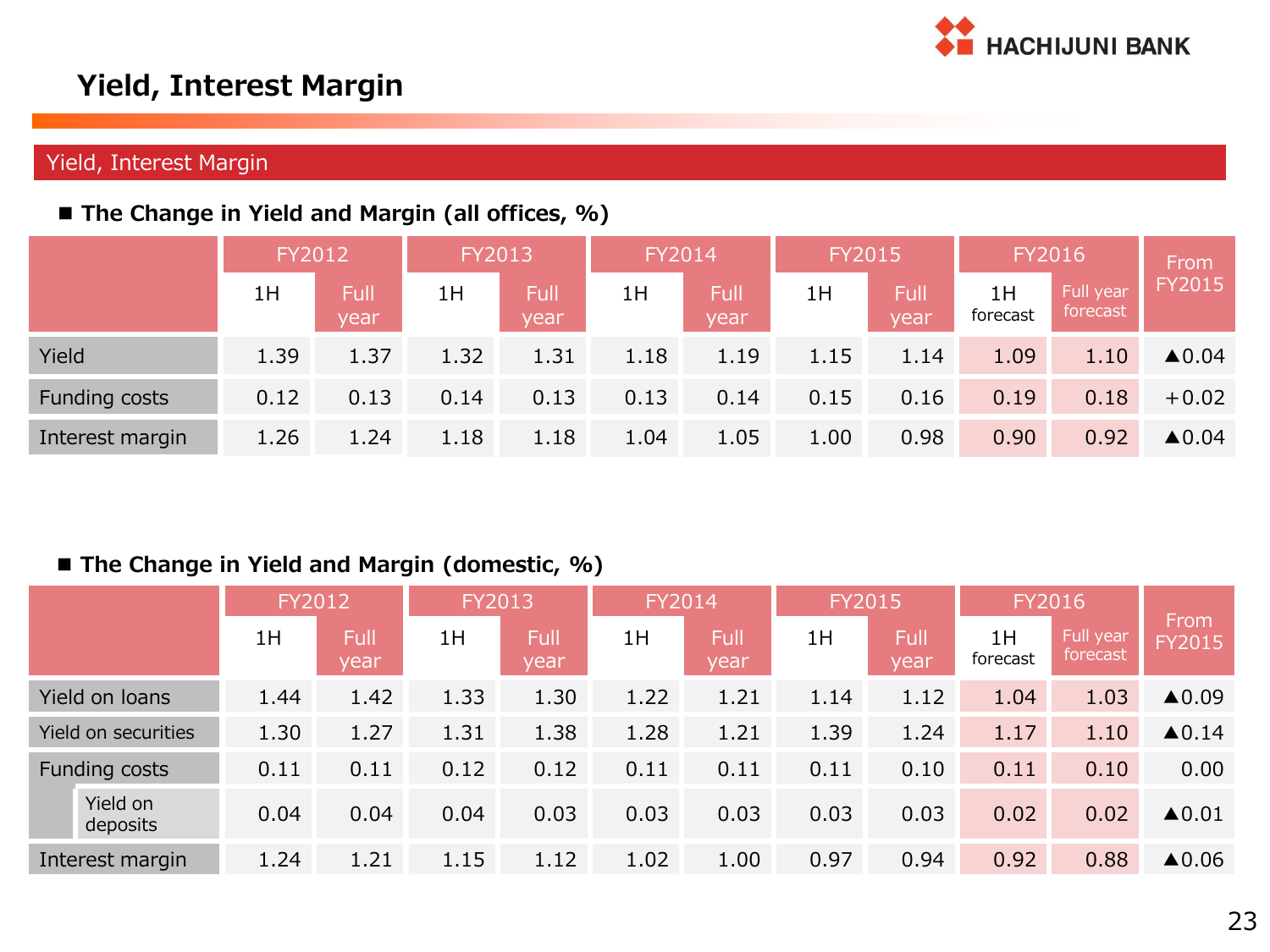

### **Main Figures (Business Loans)**

#### The Change in Business Loans



Outstanding Balance of Loans to SMEs (unit: ¥100 mn)※2



※2:SMEs (excluding local public entities)+self-employed company owner

#### **Efforts by the Bank**

Increase in loans to local companies in Nagano, especially in loans to SMEs in Nagano

### **In the 2H of FY2015, the growth rate of business loans in Nagano.※1 and loans to SMEs※1**

## **Turned to positive territory**

※1:Outstanding balance basis

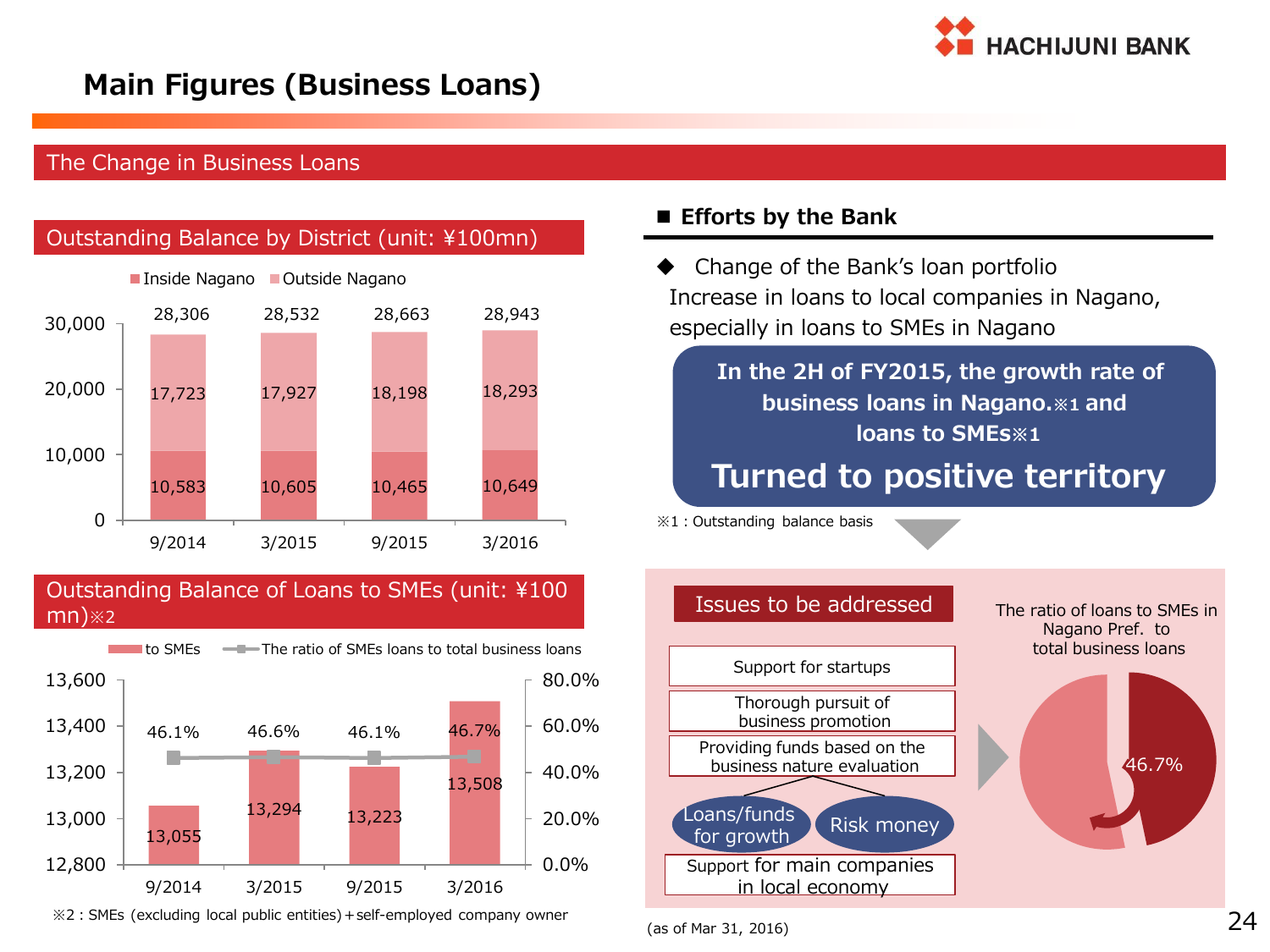

### **Main Figures (Personnel Loans)**

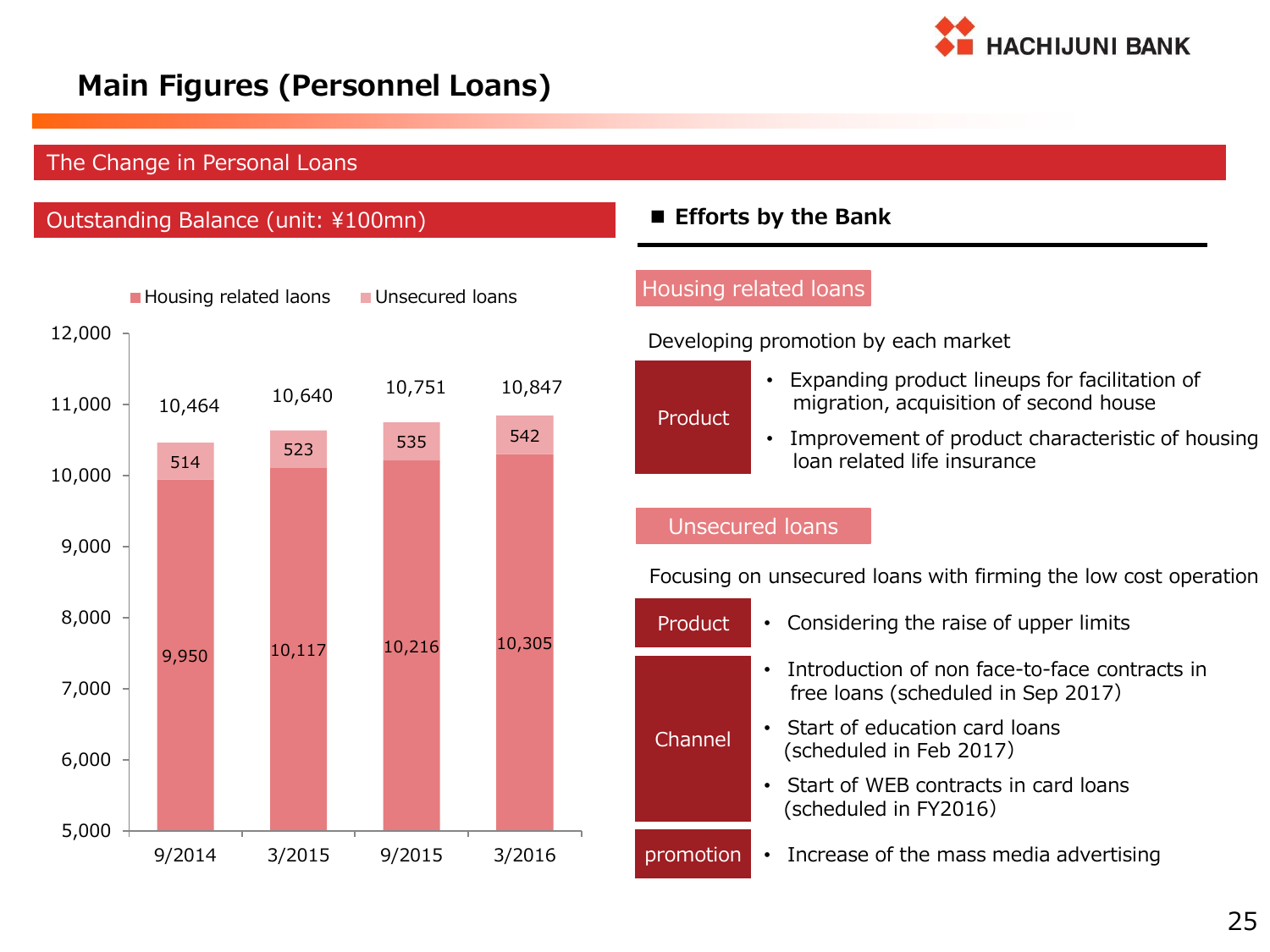

### **Main Figures (Fees & Commissions in Corporate Banking)**

#### The Change of Business Succession etc.



#### **Efforts by the Bank**

# **Market**

The Islam Growing the need for business succession<br>environment

More efforts to business succession in "great succession era"  $\rightarrow$ Evolving the business to a profit source under the severe environment of the decline in loan interest rates

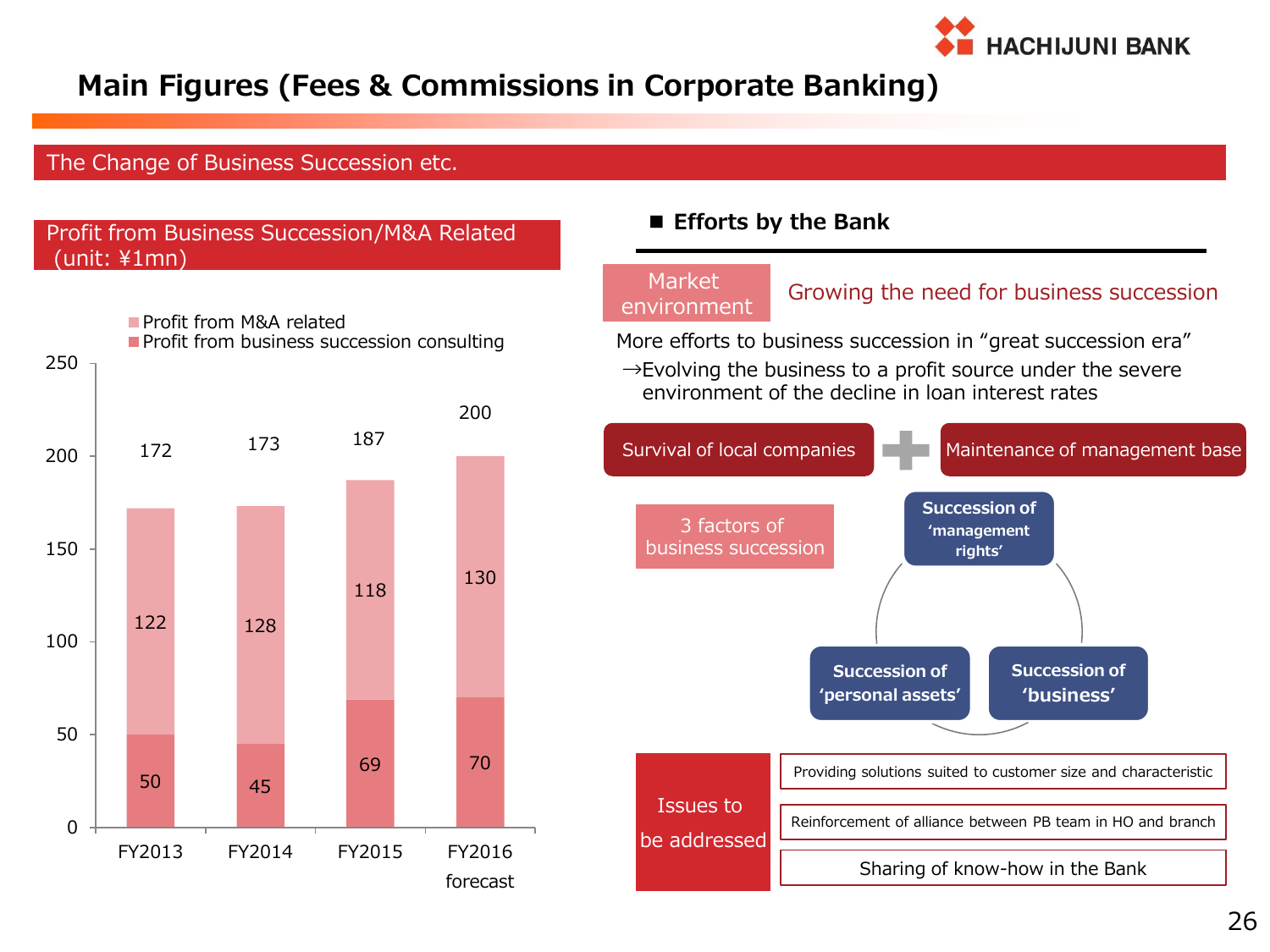

### **Main Figures (Investment Type Products in Personal Banking)**



#### Outstanding Balance of Investment Type Products (¥100mn) Profit on Investment Type Products (¥1mn)



#### New Increase in Investment Type Products (¥100mn)



#### Revenue of Hachijuni Securities Co., Ltd. (¥1mn)



 $\blacksquare$  Structured bonds  $\blacksquare$  Trust fees  $\blacksquare$  Sales commission of investment trusts  $\blacksquare$  Stocks

※FIIS: Financial instruments intermediary service